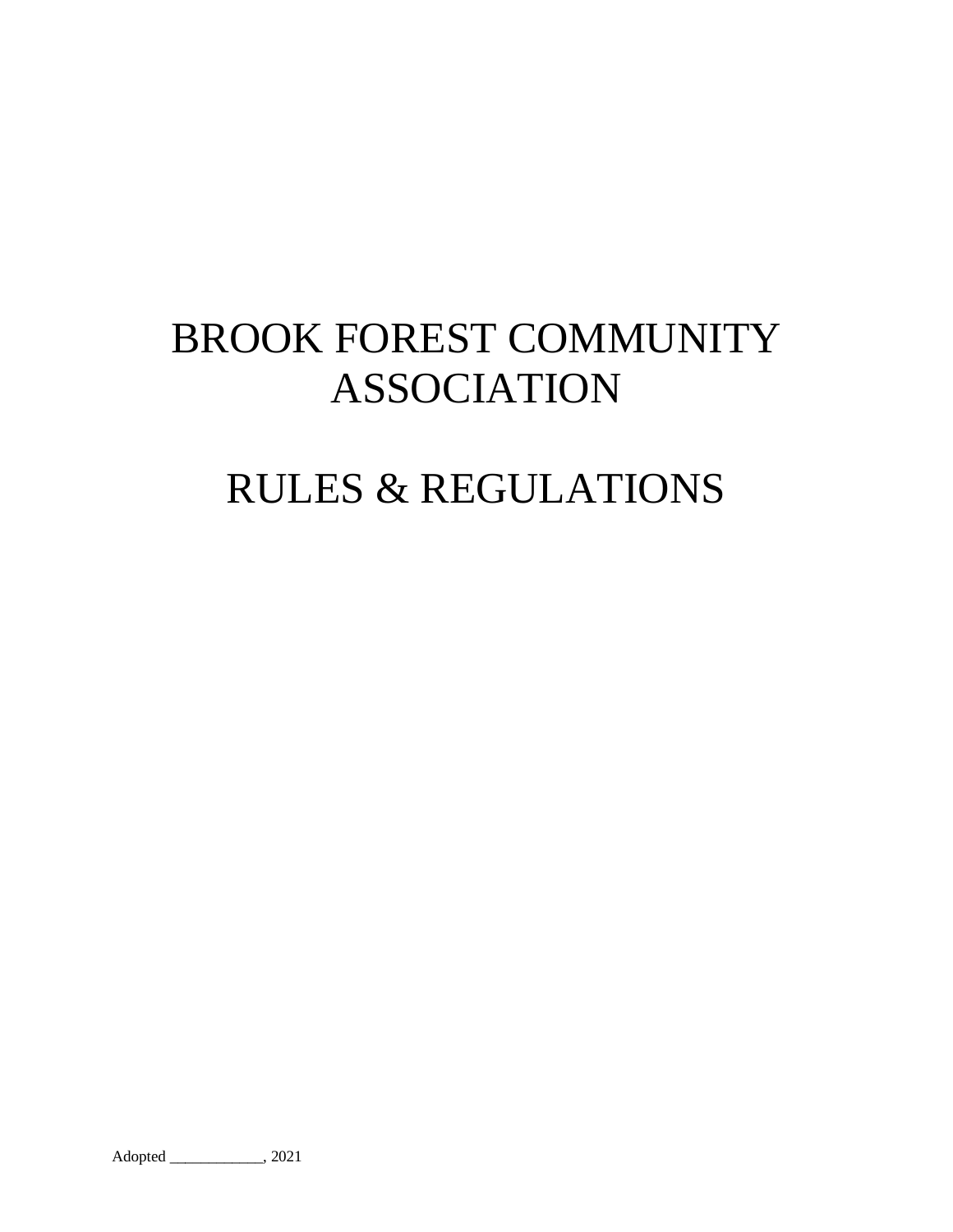#### **PREFACE**

These Rules & Regulations have been adopted with the intent of providing the residents of Brook Forest with a practical plan for day to day living. Its goal is to maintain our community as a first-class association and to provide residents with guidelines for living together as neighbors. A successful Association is a community of Owners who exhibit a pride of home ownership and share a common vision as to what constitutes a desirable neighborhood.

Membership in the Brook Forest Community Association runs with the Property. Each buyer of Property within Brook Forest is bound by the governing documents of the Association that include these Rules and Regulations, the Third Amended and Restated Declarations of Conditions, Covenants, Restrictions, Reservations and Easements, and the By-Laws. Each Owner and resident's cooperation and participation is encouraged. This is your Association.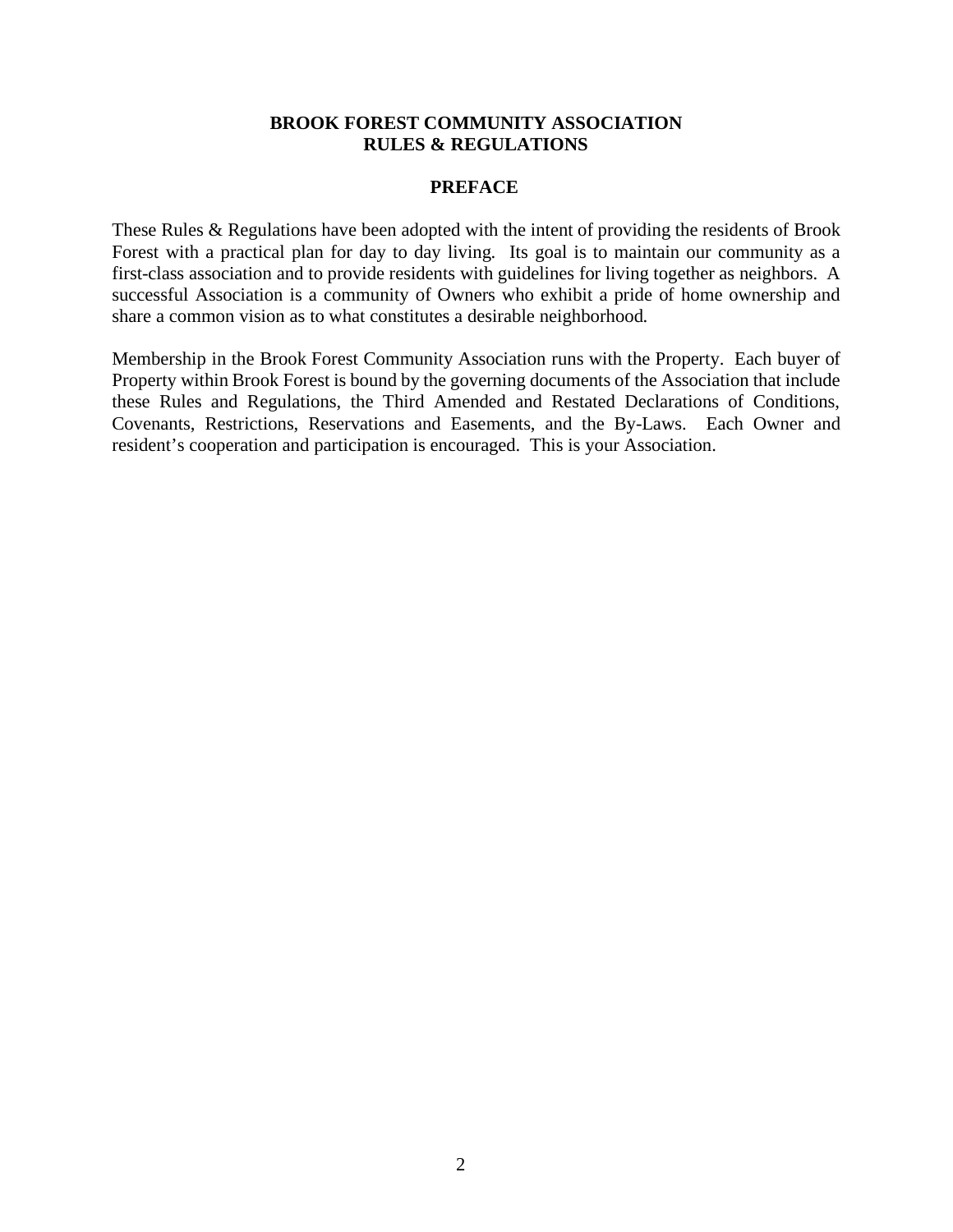# **TABLE OF CONTENTS**

| <b>SECTION I</b>   |      | <b>INTRODUCTION</b>  |  |
|--------------------|------|----------------------|--|
|                    | 1.1  |                      |  |
|                    | 1.2  |                      |  |
|                    | 1.3  |                      |  |
| <b>SECTION II</b>  |      |                      |  |
| <b>SECTION III</b> |      | <b>GENERAL RULES</b> |  |
|                    | 3.1  |                      |  |
|                    | 3.2  |                      |  |
|                    | 3.3  |                      |  |
|                    | 3.4  |                      |  |
|                    | 3.5  |                      |  |
|                    | 3.6  |                      |  |
|                    | 3.7  |                      |  |
|                    | 3.8  |                      |  |
|                    | 3.9  |                      |  |
|                    | 3.10 |                      |  |
|                    | 3.11 |                      |  |
|                    | 3.12 |                      |  |
|                    | 3.13 |                      |  |
|                    | 3.14 |                      |  |
|                    | 3.15 |                      |  |
|                    | 3.16 |                      |  |
|                    | 3.17 |                      |  |
|                    | 3.18 |                      |  |
|                    | 3.19 |                      |  |
|                    | 3.20 |                      |  |
|                    | 3.21 |                      |  |
|                    | 3.22 |                      |  |
|                    | 3.23 |                      |  |
|                    | 3.24 |                      |  |
|                    | 3.25 |                      |  |
|                    | 3.26 |                      |  |
|                    | 3.27 |                      |  |
|                    | 3.28 |                      |  |
|                    | 3.29 |                      |  |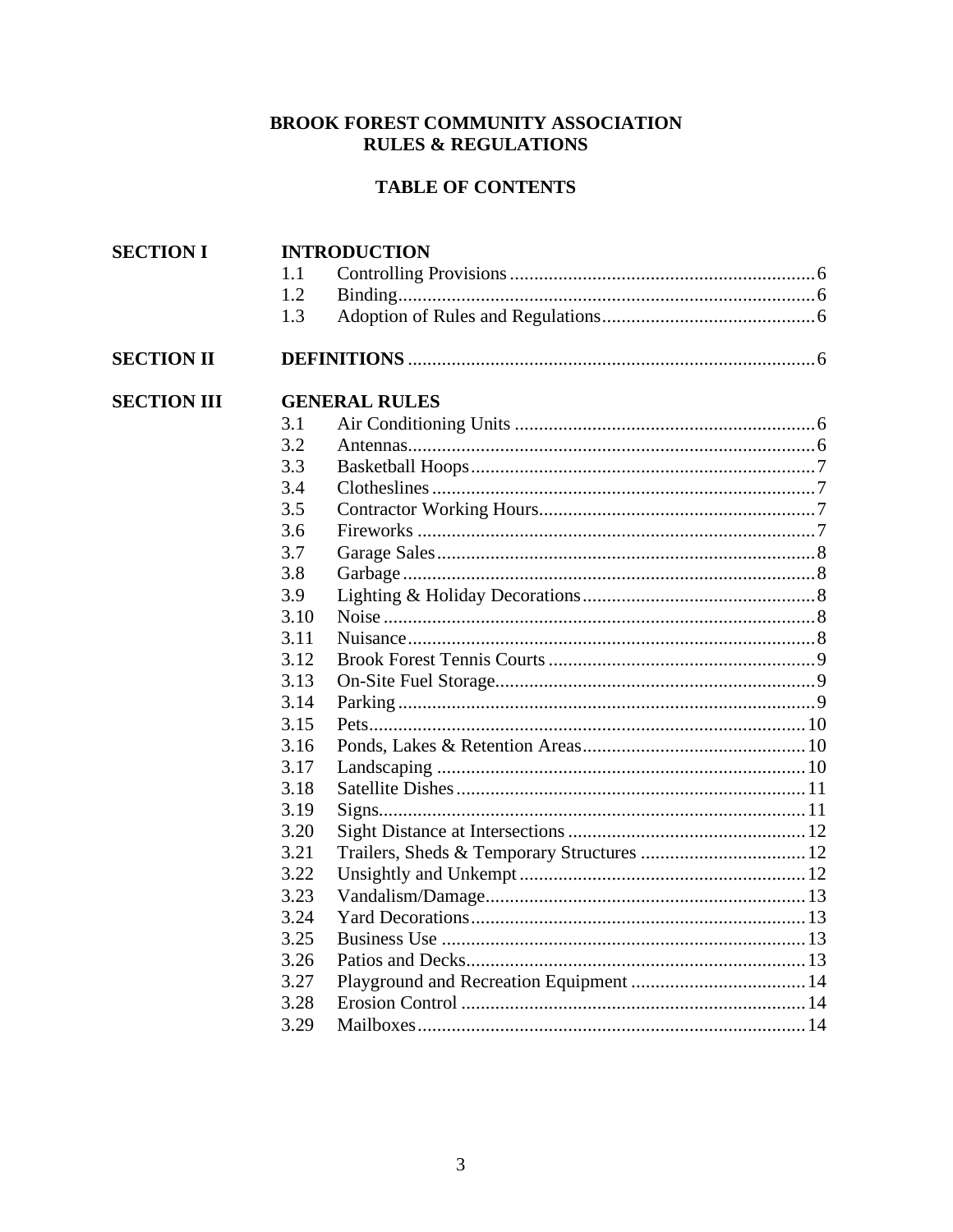| <b>SECTION IV</b>   |      | <b>VIOLATIONS &amp; FINE POLICY</b> |  |
|---------------------|------|-------------------------------------|--|
|                     | 4.1  |                                     |  |
|                     | 4.2  |                                     |  |
|                     | 4.3  |                                     |  |
|                     | 4.4  |                                     |  |
|                     | 4.5  |                                     |  |
|                     | 4.6  |                                     |  |
| <b>SECTION V</b>    |      | <b>ASSESSMENTS</b>                  |  |
|                     | 5.1  |                                     |  |
|                     | 5.2  |                                     |  |
|                     | 5.3  |                                     |  |
| <b>SECTION VI</b>   |      | <b>TRANSFER OF OWNERSHIP</b>        |  |
|                     | 6.1  |                                     |  |
|                     | 6.2  |                                     |  |
|                     | 6.3  |                                     |  |
|                     | 6.4  |                                     |  |
|                     | 6.5  |                                     |  |
| <b>SECTION VII</b>  |      | <b>LEASING OF HOMES</b>             |  |
|                     | 7.1  |                                     |  |
|                     | 7.2  |                                     |  |
|                     | 7.3  |                                     |  |
|                     | 7.4  |                                     |  |
|                     | 7.5  |                                     |  |
|                     | 7.6  |                                     |  |
|                     | 7.7  |                                     |  |
|                     | 7.8  |                                     |  |
|                     | 7.9  |                                     |  |
| <b>SECTION VIII</b> |      | <b>ARCHITECTURAL RULES</b>          |  |
|                     |      |                                     |  |
|                     | 8.2  |                                     |  |
|                     | 8.3  |                                     |  |
|                     | 8.4  |                                     |  |
|                     | 8.5  |                                     |  |
|                     | 8.6  |                                     |  |
|                     | 8.7  |                                     |  |
|                     | 8.8  |                                     |  |
|                     | 8.9  |                                     |  |
|                     | 8.10 |                                     |  |
|                     | 8.11 |                                     |  |
|                     | 8.12 |                                     |  |
|                     | 8.13 |                                     |  |
|                     | 8.14 |                                     |  |
|                     |      |                                     |  |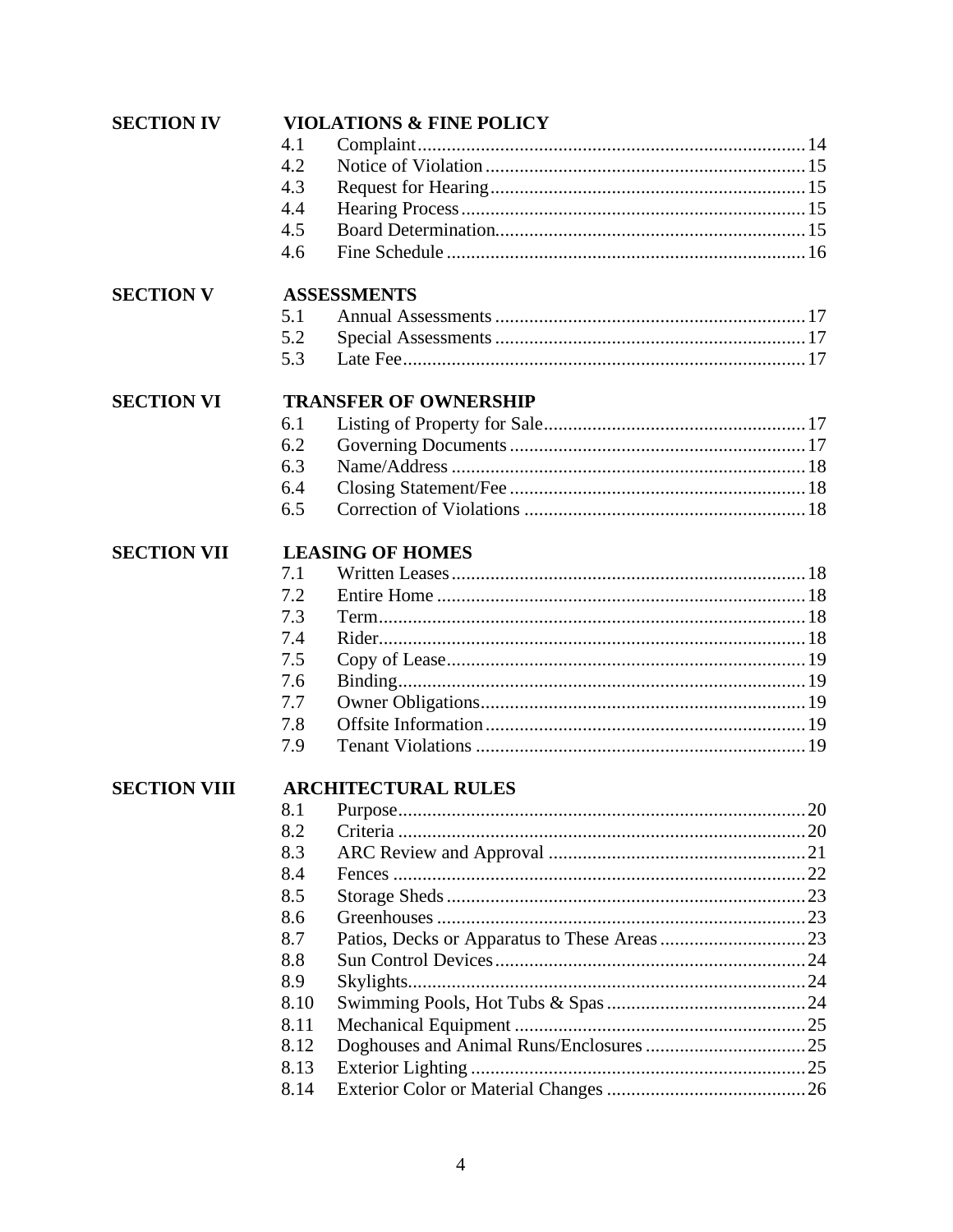|                  | 8.15                                                 |  |
|------------------|------------------------------------------------------|--|
| <b>EXHIBIT A</b> |                                                      |  |
| <b>EXHIBIT B</b> |                                                      |  |
| <b>EXHIBIT C</b> |                                                      |  |
| <b>EXHIBIT D</b> | <b>BROOK FOREST COMMUNITY ASSOCIATION LEASE</b>      |  |
| <b>EXHIBIT E</b> | <b>RESERVATION FORM FOR COMMON AREAS 32</b>          |  |
| <b>EXHIBIT F</b> | <b>BROOK FOREST COMMUNITY ASSOCIATION</b>            |  |
| <b>EXHIBIT G</b> | <b>AGREEMENT FOR NEW CONSTRUCTION OF ALTERATIONS</b> |  |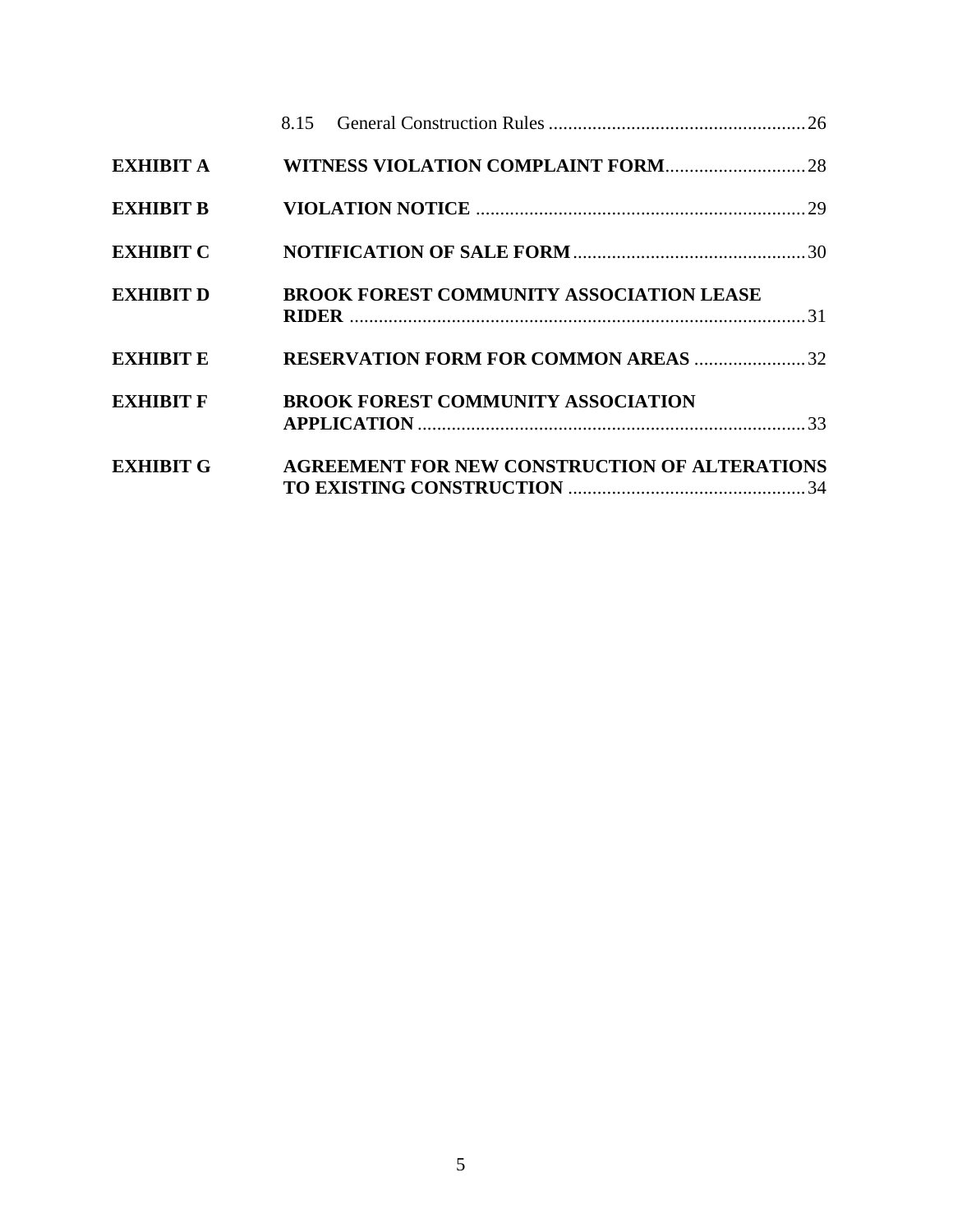# **SECTION I INTRODUCTION**

#### 1.1 **Controlling Provisions**

To the extent that the provisions of applicable law (federal, state or local), the Declaration, By-Laws or the Rules & Regulations are in conflict, the provisions of applicable law shall first control followed by the provisions of the Declarations, the By-Laws and the Rules & Regulations, in that order.

#### 1.2 **Binding**

These Rules & Regulations are binding on all Owners, Residents, their Families and Guests. The Owner is responsible for communicating the Rules & Regulations to occupants and guests and will be responsible for their actions, any fines assessed, and/or damage caused by them.

#### 1.3 **Adoption of Rules and Regulations**

The provisions of these Rules & Regulations can only be amended by vote of the Board of Directors, after notice of the proposed Rules and Regulations were sent to the Owners and the Owners were given the opportunity to voice their opinions on the proposed rules.

#### **SECTION II DEFINITIONS**

The definitions for all terms within the Declaration shall apply to these Rules and Regulations.

#### **SECTION III GENERAL RULES**

#### 3.1 **Air Conditioning Units**

Window air conditioning units are not permitted to be installed on any home.

#### 3.2 **Antennas**

No exterior antennas, aerials or other apparatus (except as expressly permitted by FCC regulation) for the transmission of television, radio or other signals of any kind are allowed, on the Common Areas or Community Grounds. The installation of any exterior antenna, aerial, or other apparatus must be in compliance with the Declaration.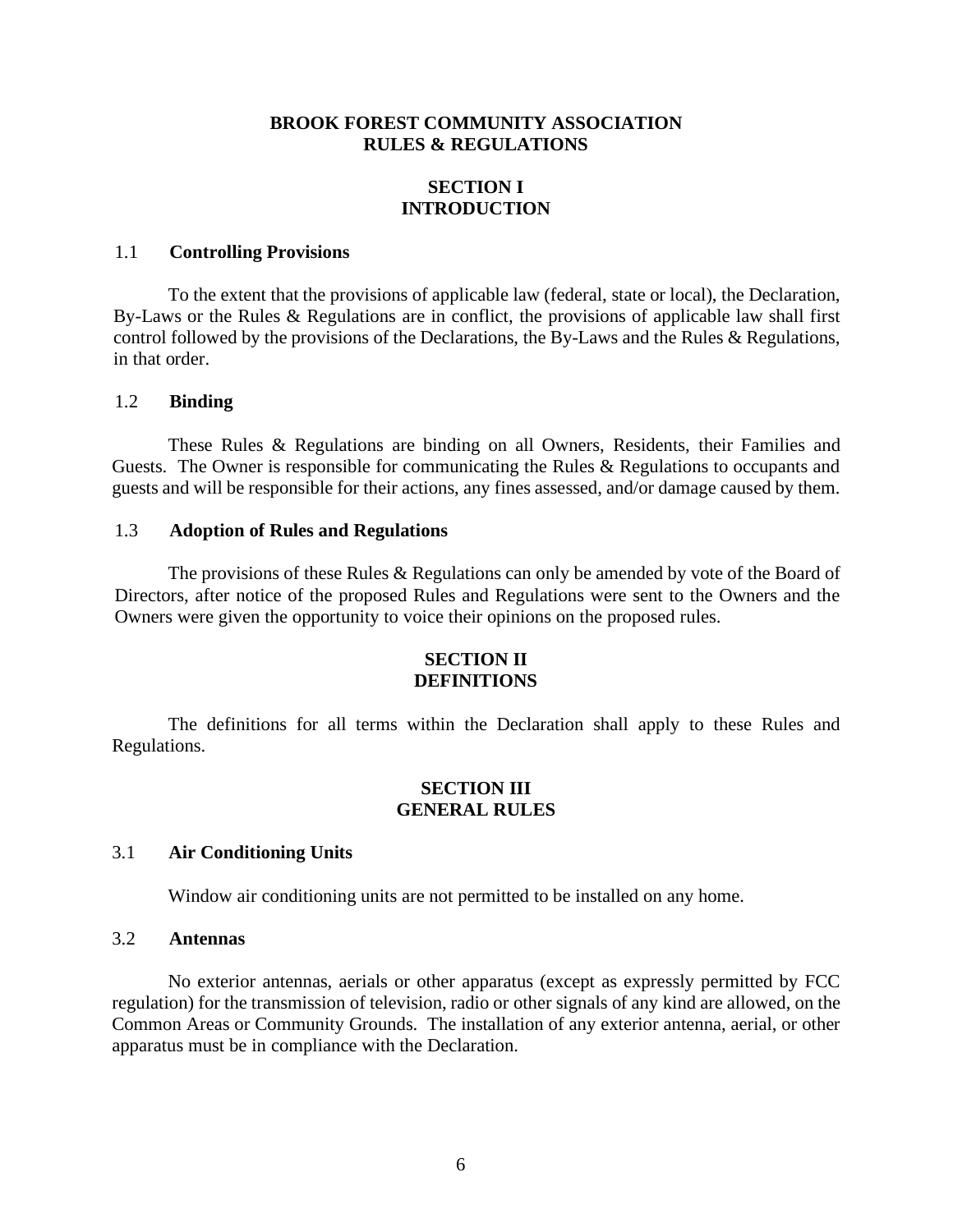# 3.3 **Basketball Hoops**

- a. Basketball hoops may be portable basketball standards or permanently installed pole standards. Standards must be Property maintained, no visible rust, and no missing or torn nets.
- b. Portable standards are not to be used or placed in the street at any time. Portable standards must be upright at all times. Portable standards must be located on or adjacent to the Owner's driveway with a minimum of five (5) feet from the street and must not encroach on your neighbor's lot line. Portable standards must be properly weighted according to manufacture guidelines to prevent tip-over. The use of sandbags or other items piled on the base is not permitted.
- c. The installation of Permanent Standards is subject to Architectural guidelines. The pole may only be installed on the Property line side of the driveway; never in front of the house on the front lawn area.
- d. The sleeve of the permanent standard must be cemented into the ground with the top of the cement below grade surface and covered with earth, stone or grass. A gravel layer is necessary to aid in drainage for the sleeve's open bottom. A bolt shall be installed to secure the pole from spinning. The sleeve should not be more than two (2) inches above ground in order to accommodate a cap. It must not be a trip hazard or be able to cause harm if fallen upon. When the pole is not in the sleeve, the sleeve must be capped.

#### 3.4 **Clotheslines**

No laundry lines or drying equipment may be erected or used outdoors, whether attached to a building or structure.

# 3.5 **Contractor Working Hours**

Residents who employ contractors to perform services shall not allow the performance of such services weekdays before 7:00 a.m. and weekends before 8:00 a.m. All such contract services must terminate each evening no later than dusk. Contract services include, but are not limited to, general construction activities, lawn maintenance and automobile repairs. Services such as snow plowing, snow removal, emergency repairs to your home and new home construction are excluded. Contractor trucks, trailers and all other equipment or materials must be removed from streets each evening.

#### 3.6 **Fireworks**

Use of fireworks within the Association is strictly prohibited.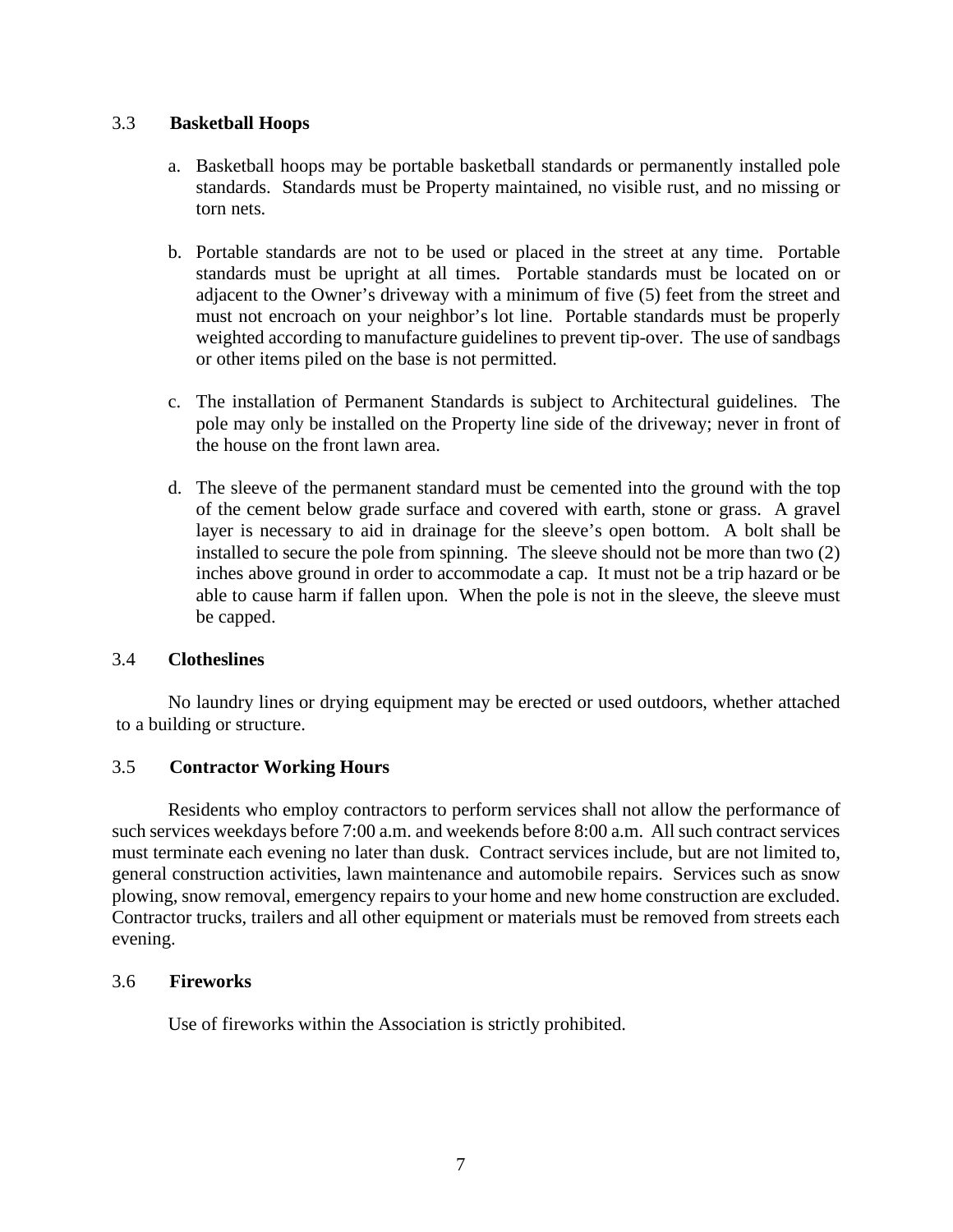#### 3.7 **Garage Sales**

Residents must comply with the Village of Oak Brook ordinances regarding Garage Sales. No "Garage Sale" signs may be placed at entryways or Common Areas.

# 3.8 **Garbage**

- a. All rubbish, trash, and garbage shall be regularly removed from the Properties and shall not be allowed to accumulate thereon. Between scheduled pickups, garbage cans, recycle bins, regular landscape waste and other similar items should be stored in your garage or in an area screened from view of neighboring homes, streets, and Property located adjacent to the home. Seasonal tree and bush trimmings too large for landscape waste bags may be stored no longer than seven (7) days in the rear only of your home. Sealed garbage bags, hard containers, recycle bins and/or seasonal tree and bush trimmings may be placed outside for collection no earlier than 6:00 p.m. the night before collection day. Empty containers are to be removed from the curb by 6:00 a.m. on the day following collection.
- b. Please check with the Village of Oak Brook for the current regulations regarding refuse collection.

# 3.9 **Lighting & Holiday Decorations**

- a. All exterior lights must be approved in accordance with Architectural guidelines with the exception of seasonal holiday lights. Holiday lights and/or decorations may be displayed no more than thirty (30) days before or thirty (30) days after the holiday.
- b. No spotlights, even temporary ones, are allowed without prior approval from the Architectural Review Committee.

#### 3.10 **Noise**

Residents are required to exercise care to avoid loud noise in the use of musical instruments, radios, television, and amplifiers, which creates an unnecessary or unusual noise which either annoys, disturbs, injures or endangers the comfort, repose, convenience, health, peace or safety of others, as determined by the Board.

#### 3.11 **Nuisance**

- a. No Owner or resident shall act in any way or allow any situation to occur which creates a nuisance or which is noxious or offensive to another, as determined by the Board of Directors.
- b. Nothing shall be maintained or allowed to exist in any way which is noxious, dangerous, unsightly, unpleasant, or of a nature as may diminish or destroy the enjoyment of the Properties, as determined by the Board.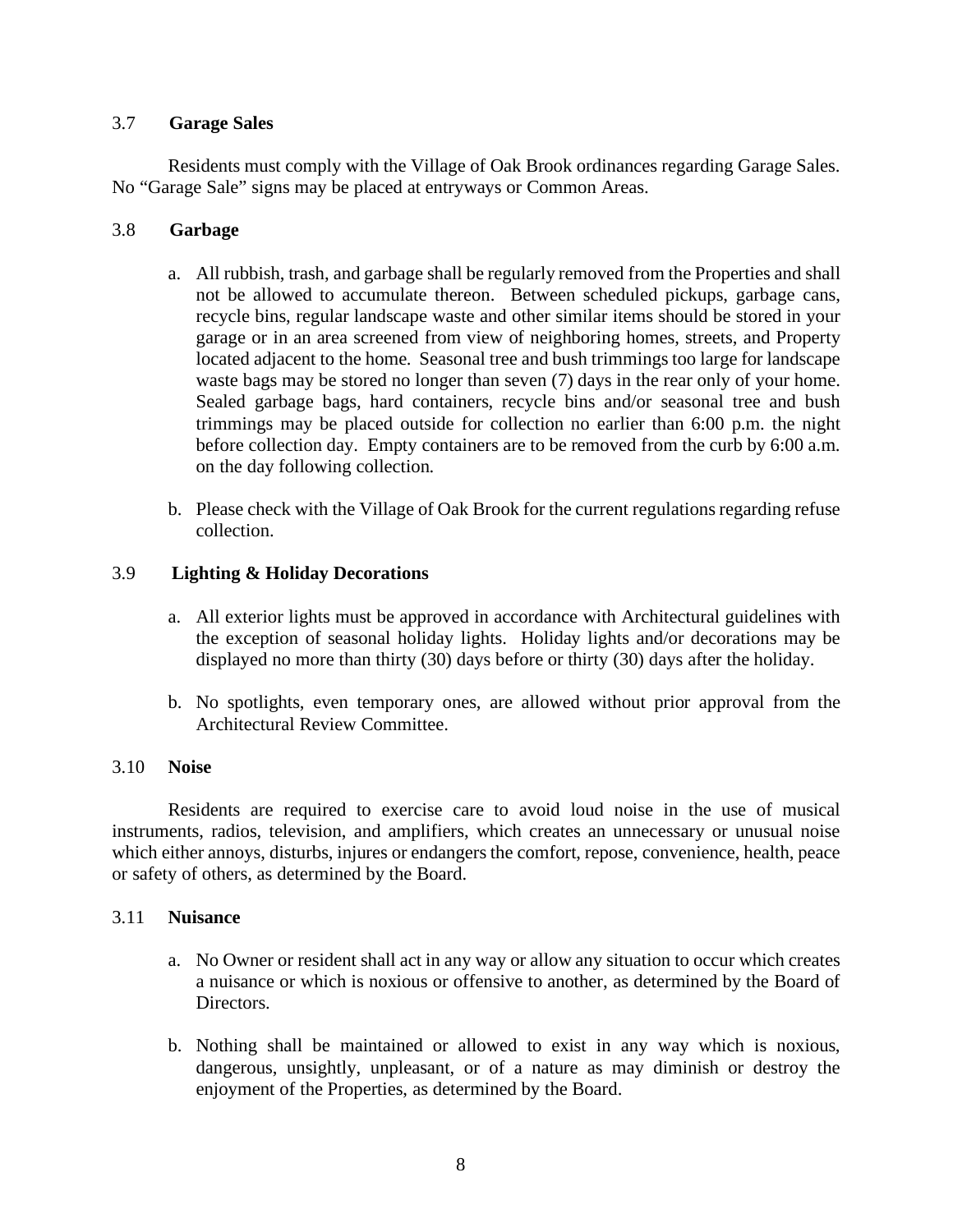- c. The front and side exterior of homes may not be used for storage. Ladders, bags of fertilizer, lawnmowers and tools, garbage cans, etc., must be stored out of sight. Normal patio/deck items such as lawn furniture and BBQ grills are allowed in the rear yard. Firewood may be neatly stacked on the side or rear of the home.
- d. Garbage cans and compost centers should be screened from view and properly maintained so as not to emit foul odors.

# 3.12 **Brook Forest Tennis Courts**

- a. The grounds, tables, play area, basketball court and tennis courts located in Brook Forest on Regent Drive are available to all residents on a first come basis provided the area has not been previously reserved for a special event. To reserve any of these areas for a special or structured event, submit a reservation form to the Property Manager. Reservation forms can be obtained from the Property Manager. Users of the courts are responsible for cleaning up after themselves and anyone who rents the courts must pick up any garbage on the courts. Hours of operation on the courts are from dawn to dusk. Reservation of the Courts is subject to these Rules and Regulations.
- b. Use of these Courts is for recreational use ONLY and any use for commercial purposes or for profit is strictly prohibited.

#### 3.13 **On-Site Fuel Storage**

No on-site storage of gasoline, heating or other fuels shall be permitted on any part of the Properties except that up to five (5) gallons of fuel may be stored at each home for emergency purposes and operation of lawn mowers and similar tools or equipment.

#### 3.14 **Parking**

- a. Only operable, licensed motor vehicles, are permitted to be parked on the streets and driveways. Permitted vehicles are defined as passenger-type vehicles in a fully operable and drivable condition, having no more than four (4) entry doors. Specifically excluded as a permitted vehicle are limousines, taxis or hearses, whether used for personal or commercial purposes.
- b. Permitted vehicles shall be parked only in the garages or in the driveways, serving the homes. Vehicles displaying advertising placards or signage, commercial vehicles, tractors, trucks, vehicles higher than Class B, trailers, campers, camper trailers, boats and other watercraft and boat trailers may only be parked in garages with the exception that recreational vehicles may be parked in your driveway for no more than four (4) days in preparation for use or for routine maintenance. Notwithstanding that stated herein, no RV may be parked outside for more than seven (7) consecutive days. In no case may recreational vehicles be used as living quarters within the Properties. The term commercial vehicle shall include any vehicle other than a passenger automobile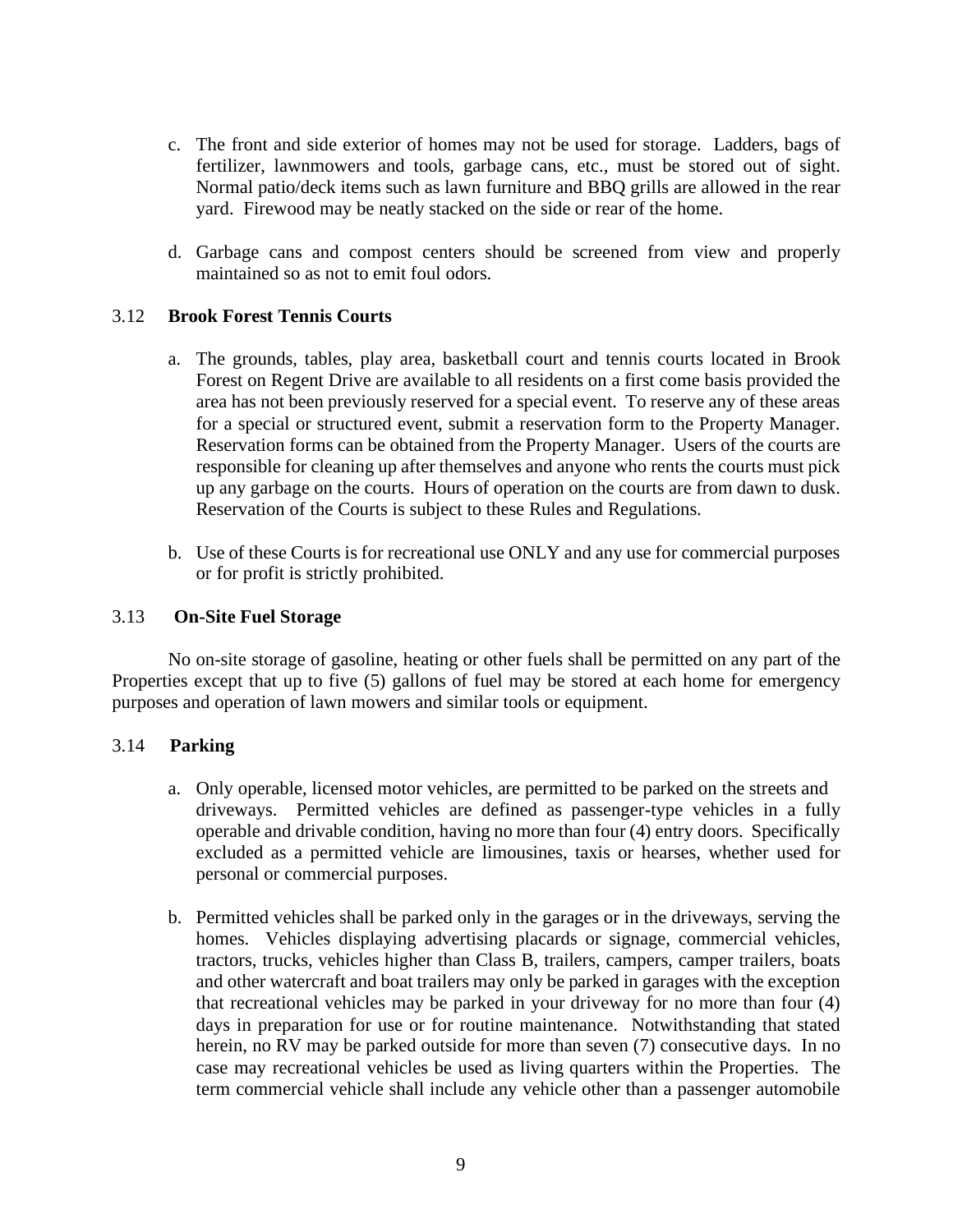which is used in any commercial or business venture and any automobile, station wagon, truck, or other motor vehicle of any kind which bears signs or has printing on any visible area of the vehicle referring to any commercial or business undertaking or enterprise or bearing business license plates.

- c. No parking is permitted on Village streets between the hours of 2:00 a.m. and 6:00 a.m.
- d. No Permitted vehicle may be parked in any driveway or along any Village streets with any type of tarp or cover on the vehicle.

# 3.15 **Pets**

- a. No animals, livestock, or poultry of any kind shall be raised, bred, or kept on any portion of the Properties except dogs, cats, or other usual and common household pets. All pets must be leashed when on the Common Areas or Common Grounds, with a collar and ID tags.
- b. Owners are responsible for the actions of their pets or the pets of their residents, invitees or guests.
- c. No pet shall create any type of a nuisance or act in an aggressive manner which does or threatens to jeopardize the safety of any person or pet within the Association, as determined by the Board.
- d. Pets that are found to be an egregious nuisance or determined to be vicious in the sole determination of the Board of Directors shall not be tolerated. Owners of these pets shall be required to appear before the Board and may be ordered to remove the pet(s) from the Property after notice and a hearing.
- e. All pet Owners must immediately clean up after their pets when walking on common and private grounds within Brook Forest.

#### 3.16 **Ponds, Lakes and Retention Areas**

All water elements on Common Areas within the Properties shall be aesthetic amenities only. The Association shall not be responsible for any loss, damage, or injury to any person or Property arising out of any authorized or unauthorized use. They shall not be contaminated by anything other than water from the storm drains. Items such as garbage (of any type), grease, motor oil, etc. are prohibited from being disposed of into the ponds. Homeowner installed ponds require Architectural approval.

#### 3.17 **Landscaping**

a. A minimum of fifty percent (50%) of the front yard must remain in natural vegetation (i.e., grass, shrubs or ground cover). Planted beds must be kept in a neat and orderly manner.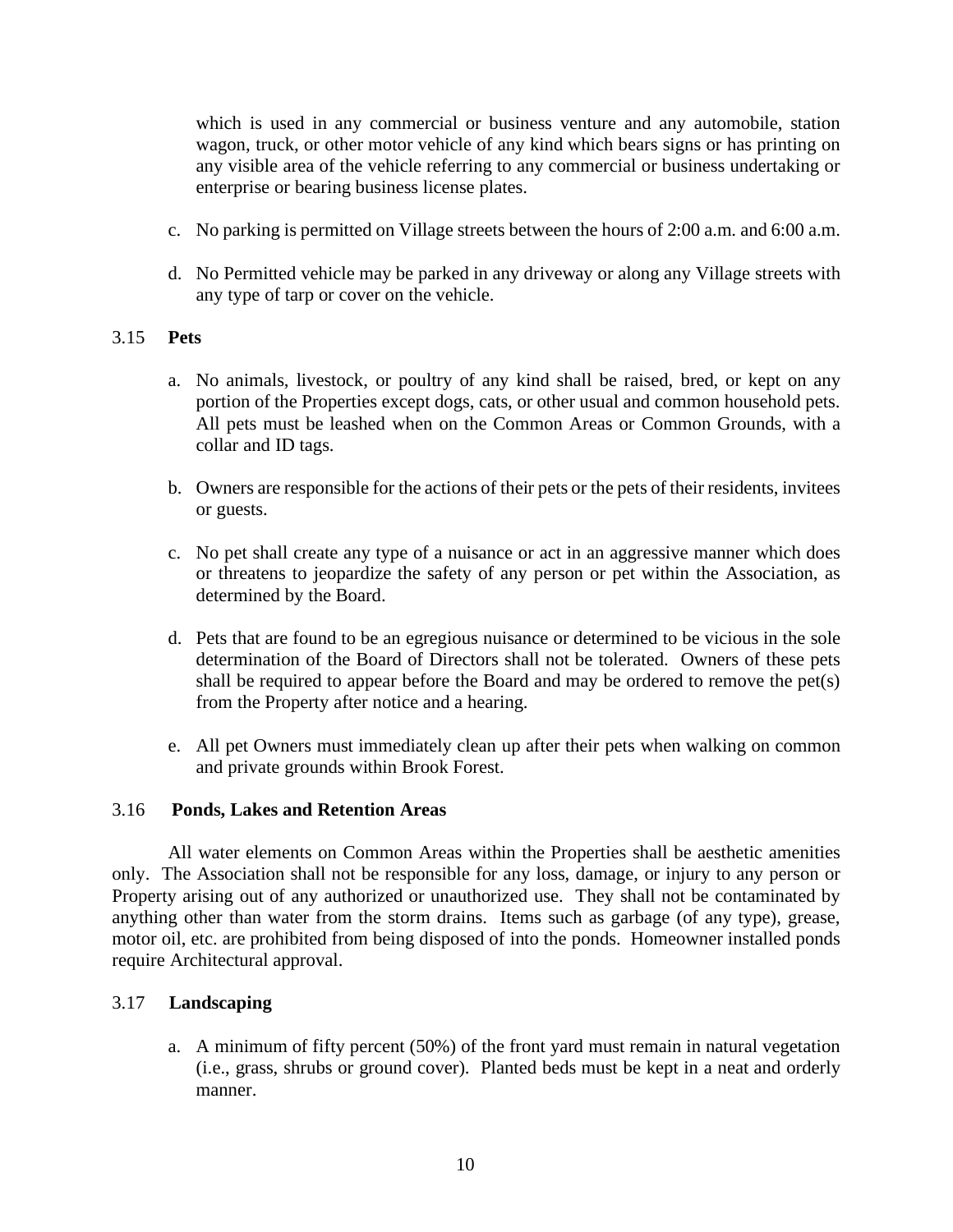- b. Lawns shall be relatively weed free.
- c. Owners are responsible for removing any diseased or dead trees. When trees are removed, the homeowner must remove the stump to below ground level and repair the landscaping with grass, sod, or another planting.
- d. All lawns must be properly mowed and no lawn may be higher than eight (8) inches in height.
- e. Leaves must be removed in the fall and lawns shall remain tidy and kept all year.
- f. Bushes, shrubs and trees shall be regularly trimmed and maintained.

# 3.18 **Satellite Dishes**

- a. Per FCC guidelines, a "dish" antenna that is one meter (39.37") or less in diameter and is designed to receive direct broadcast satellite service, including direct-to-home satellite services may be installed on your exclusive use private Property without prior approval of the Association. In no case may satellite dishes be installed on the Common Areas or Common Grounds.
- b. Dishes must be gray in color or painted to match the field color of the house.

#### 3.19 **Signs**

- a. "For Sale," "For Rent" and/or "Brokerage" signs are limited to one (1), no larger than three (3) feet by four (4) feet. "Realtor" or commercially available "By Owner" sign per-home placed on the front lawn only. See Section 6.1 of these Rules regarding giving notice of the Sale before installing any "For Sale" sign.
- b. Special occasion signs such as Birthdays, Birth, etc. supplied by a sign rental company may be displayed for no longer than one (1) week and may exceed standard size limitations.
- c. Political signs may be displayed on your private Property only and are limited to one (1) per issue or candidate and must be removed within twenty-four (24) hours of the election. The sign must not be placed in any public right of way and must conform with the guidelines set by the Village of Oak Brook.
- d. Garage Sale signs are limited to one (1) per home on your private Property.
- e. Except as otherwise provided herein, no sign of any kind shall be erected within the Properties without the prior written consent of the Board of Directors. Permanently installed decorative signs are subject to Architectural guidelines.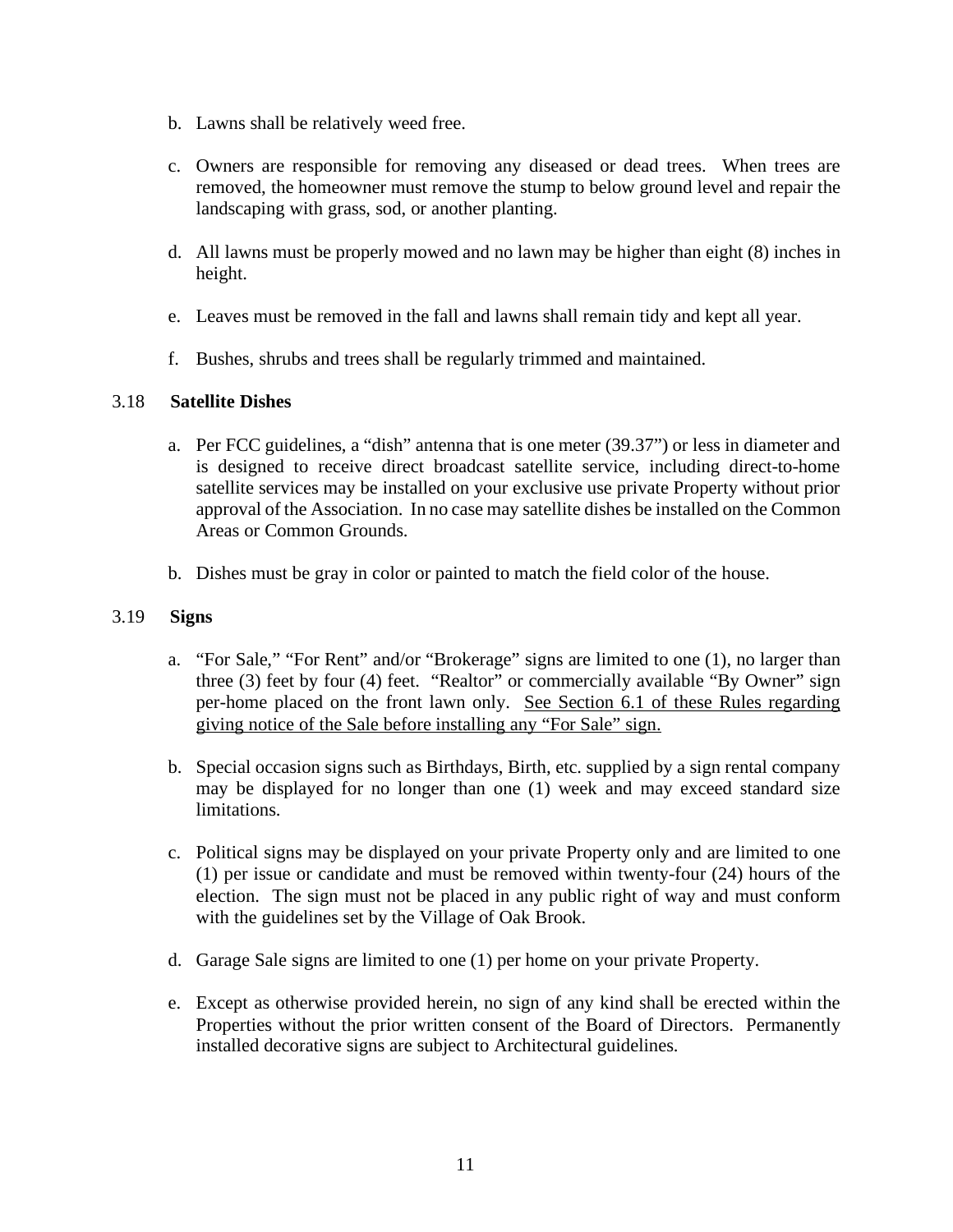- f. Hand lettered paper or cardboard signs are not allowed on Common Areas. Signs must be weather resistant and commercially made or computer generated. Signs can be no larger than three (3) feet by four (4) feet.
- g. Signs, flags, banners or similar items advertising merchandise, business services, or providing directional information to activities/events outside of Brook Forest are expressly prohibited on both private Property and the Common Areas or Common Grounds.

#### 3.20 **Sight Distance at Intersections**

All Lots shall be landscaped so as to ensure safe sight. No fence, wall, tree, hedge, or shrub planting shall be placed or permitted to remain where it would create a traffic or sight problem.

#### 3.21 **Trailers, Sheds, and Temporary Structures**

No utility shed, shack, trailer, or other structure of a temporary nature shall be placed upon any part of the Lots.

#### 3.22 **Unsightly and Unkempt**

- a. It shall be the responsibility of each Owner to keep his Lot and home clean, and healthy and to avoid any unsightly, or unkempt conditions of his/her home or Lot. No items shall be stored on the Lot, other than regular household items.
- b. Lawns must be regularly maintained and be reasonably free of weeds. Trees and bushes must be trimmed of dead branches.
- c. Property must be regularly cleared of trash and debris.
- d. No peeling paint on any part of the exterior of the home is allowed.
- e. Screens, shutters and gutters must be properly secured and gutters must be regularly cleaned.
- f. No broken windows are allowed.
- g. Where fences are allowed and approved by the Board, no fence or railing or posts may be broken or missing any parts.
- h. No windows or door entrances shall be covered with blankets, paper or anything other than typical window coverings.
- i. No driveway shall have cracks or weeds and may not appear unsightly at any time.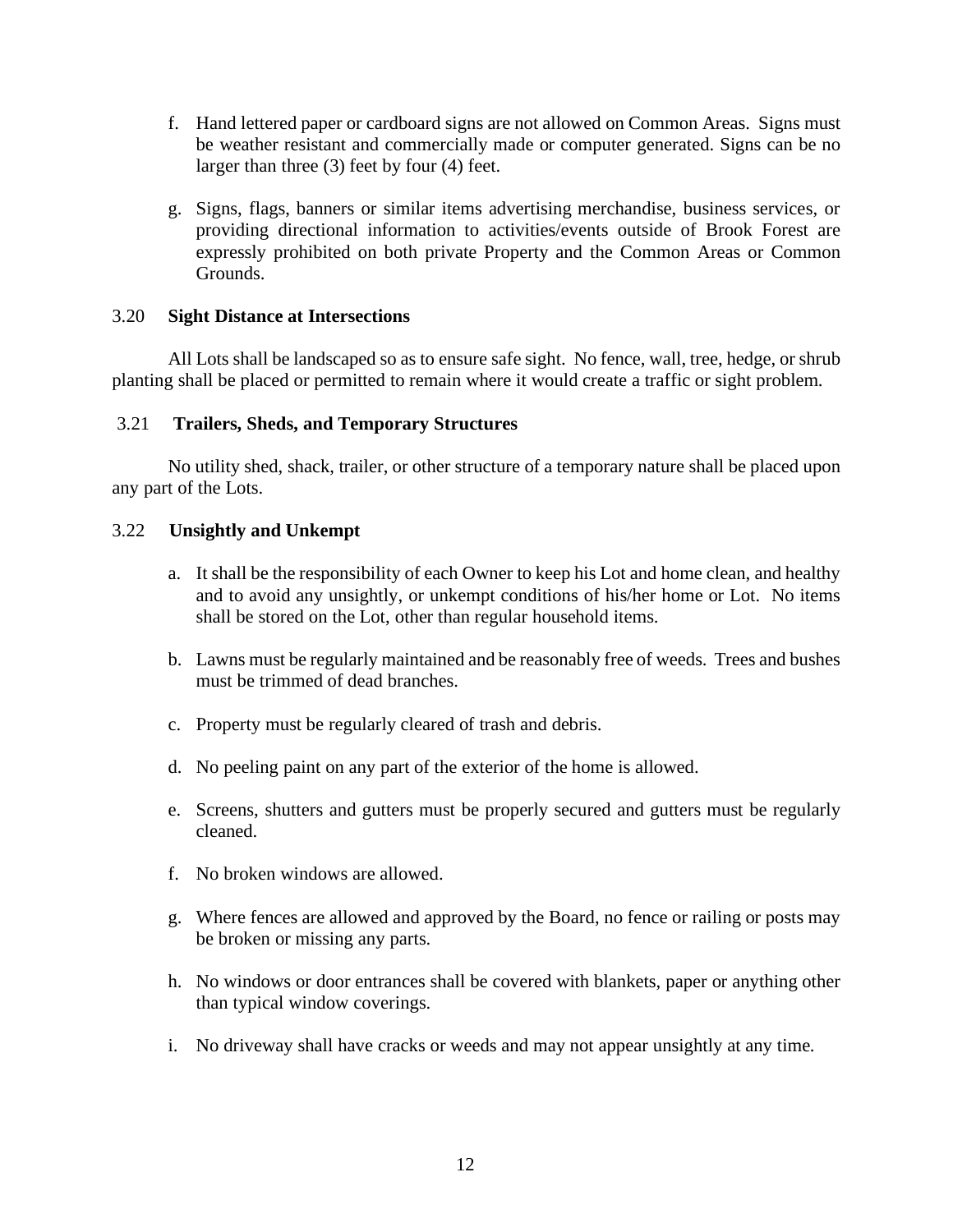#### 3.23 **Vandalism/Damage**

Any damage caused to the Common Areas or Common Grounds by any Owner, resident invitee or pet shall be repaired by the Association at the Owner's expense. Such expense incurred by the Association shall be assessed to the Owner's account and collected in the same manner as unpaid assessments.

### **If any person sees vandalism being committed, the person should call the Oak Brook Police Department.**

#### 3.24 **Yard Decorations**

Exterior sculptures and similar items are only allowed in the rear yard.

#### 3.25 **Business Use**

- a. No trade or business may be conducted, in or from any home, except that an Owner or occupant residing in a home may conduct business activities within the home so long as: (1) the existence or operations of the business activity is not apparent or detectable by sight, sound, or smell from outside the home; (2) the business activity conforms to all zoning requirements for the Properties; (3) the business activity does not involve persons coming onto the Properties who do not reside in the Properties or door-to-door solicitation of residents of the Properties; and (4) the business activity is consistent with the residential character of the Properties and does not constitute a nuisance, or a hazardous or offensive use, or threaten the security or safety of other residents of the Properties, as may be determined in the sole discretion of the Board.
- b. The terms "business" and "trade", as used in this provision, shall be construed to have their ordinary, generally accepted meanings and shall include, without limitation, any occupation, work or activity undertaken on an ongoing basis which involves the provision of goods or services to persons other than the provider's family and for which the provider receives a fees, compensation, or other form of consideration, regardless of whether: (1) such activity is engaged in full or part-time; (2) such activity is intended to or does generate a profit; or (3) a license is required therefore. Notwithstanding the above, the leasing of a home shall not be considered a trade or business within the meaning of this section. This shall not prohibit the Association from leasing portions of the Brook Forest Common Grounds.

#### **Nothing herein shall prevent an Owner from having a library or home office.**

#### 3.26 **Patios and Decks**

a. Patios and Decks shall not be used to store items other than usual outdoor furniture and items.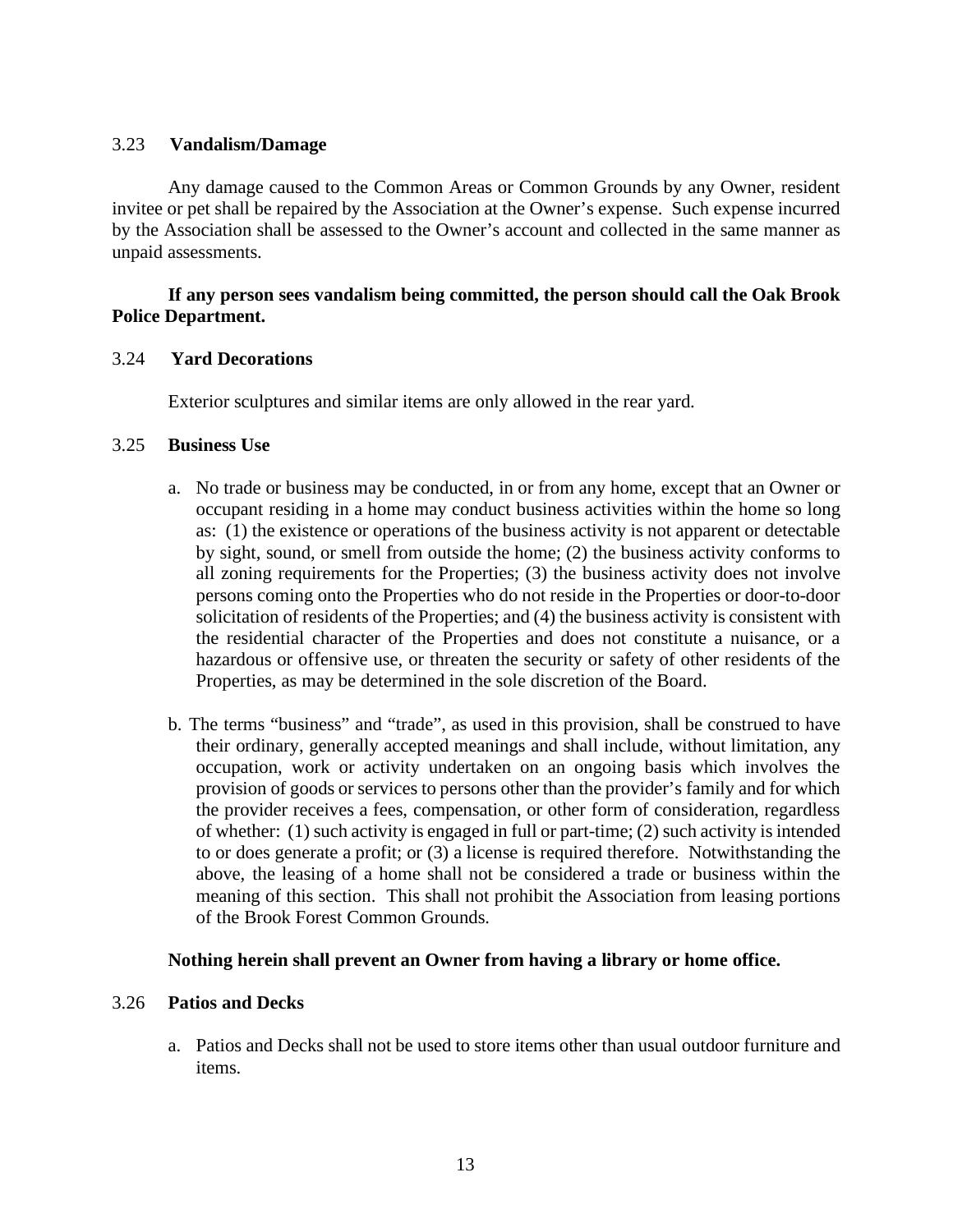b. The underground area of a raised deck must be enclosed, with materials that match or compliment the deck, i.e. lattice. If the underground area is used for storage, it must not create a nuisance or be unsightly or unkempt, as determined by the Board. All deck surfaces shall be regularly pressure-washed to ensure a clean appearance.

#### 3.27 **Playground and Recreational Equipment**

- a. All such playground and recreational equipment, including but not limited to trampolines, but excluding basketball hoops, are only allowed in the rear yards, not visible from the front yard.
- b. All such equipment must be properly maintained.
- c. No playground, or recreational equipment of any kind is allowed on the Common Area or Common Grounds.
- d. No water may remain in any playground or recreational equipment, when not in use.
- e. No above ground pools are allowed.

#### 3.28 **Erosion Control**

Each Owner is responsible for ensuring that the Lot is protected from erosion. No storm drain structures shall remain blocked so as to cause additional erosion problems that will silt up ponds and stream valleys.

#### 3.29 **Mailboxes**

Mailboxes must be well maintained and in an upright position and shall be of a heavy aluminum box or of a type already present in the community.

# **SECTION IV VIOLATIONS AND FINE POLICY**

#### 4.1 **Complaint**

Any complaint, which alleges a violation of the Declaration, By-Laws or Rules and Regulations, shall be made in writing and submitted to the Managing Agent or to a Member of the Board of Directors for the Association. The Managing Agent may be a complaining witness. The Complaint shall contain, at a minimum, the following, as included in Exhibit A:

- a. The name, address, e-mail address, and phone number of the complaining person.
- b. The alleged violating Owner's name and address.
- c. The specific details or description of the violation, including the date, time and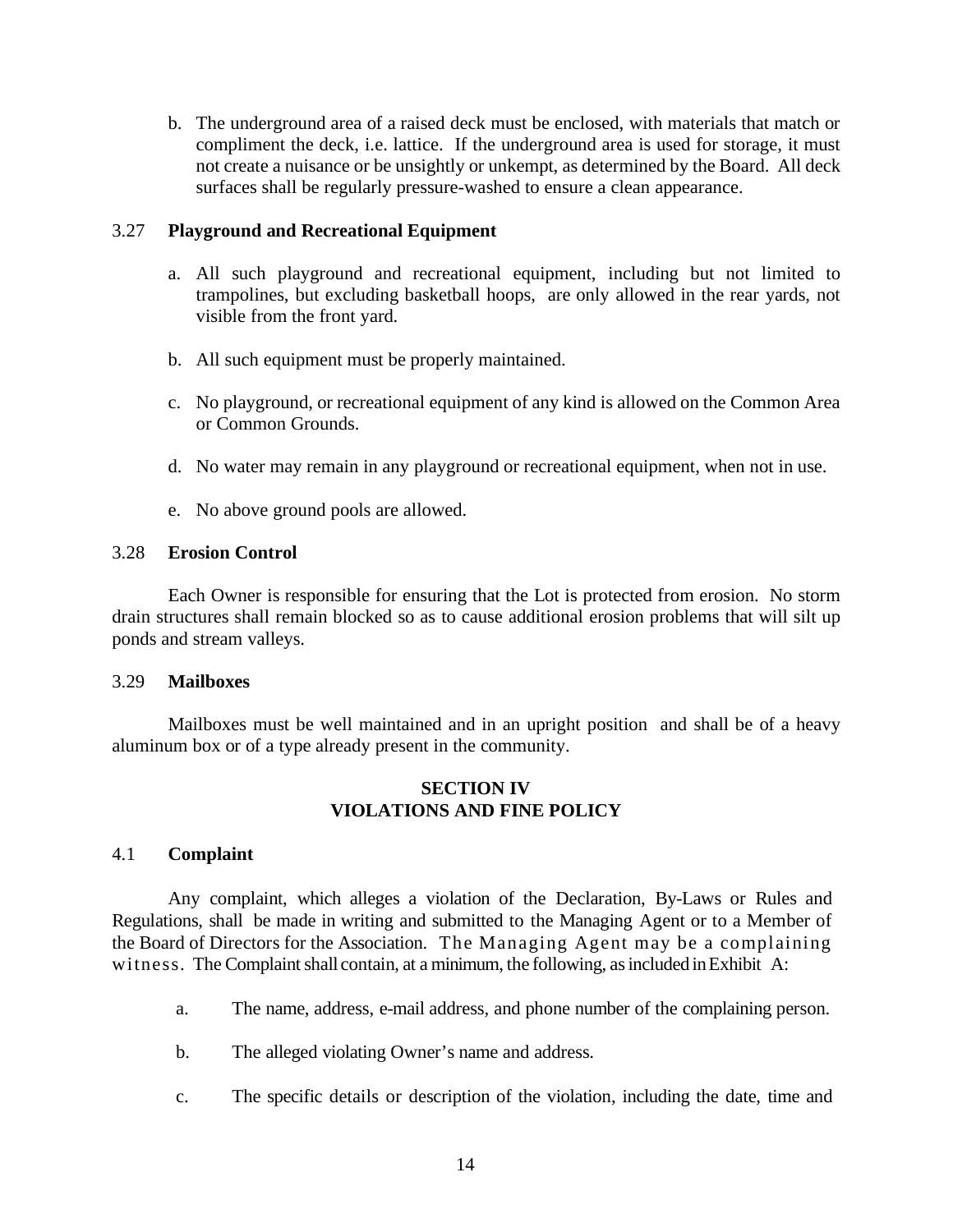location of where the violation occurred.

- d. Identify any other persons who may have witnessed the violation.
- e. Provide any picture or video that may exist.
- f. Any other pertinent information for the Board of Directors.

\*\*Please note that a complaining witness may be asked to assist and testify on behalf of the Association if legal action is required. If you are not willing to be of assistance to the Association, please state the same on your Complaint.\*\*

#### 4.2 **Notice of Violation**

Upon receipt of a Complaint, if the Board of Directors believes a violation has occurred, the alleged violating Owner will be notified by the Board or its duly authorized agent. The Board's notice of violation shall be in substantially the same form as Exhibit B.

#### 4.3 **Request for Hearing**

Upon receipt of the alleged violation notice, the Owner may take the requested corrective action and/or pay any fine. If the Owner disputes the validity of the violation notice, he/she may submit a written request to the Association's managing agent within **seven(7) days** of the date of the violation notice and request a hearing with the Board. The Board will then schedule a hearing.

If the Owner fails to attend the hearing, the hearing may proceed without his attendance and the Board of Directors may find him guilty of the violation.

#### 4.4 **Hearing Process**

At the hearing, the Owner willhave the opportunity to explain to the Board of Directors why he should not be found in violation of the community instruments. The Owner has the right to present any persons or documents that he believes is necessary to explain his position to the Board. The Board of Directors hasthe right to limit the length of the hearing.

If an Owner wants his attorney in attendance at the hearing, he shall advise the Board of Directors of that when he requests a hearing. The Association then has the right to have its legal counsel in attendance at the hearing. If the Board of Directors finds the Owner in violation of the governing documents, the Board of Directors has the right to assess to the Owner's account, the legal fees incurred to have the attorney present at the hearing.

#### 4.5 **Board Determination**

Following the hearing, the Board of Directors shall make a determination as to whether a violation has occurred and whether to impose a monetary fine. This determination shall be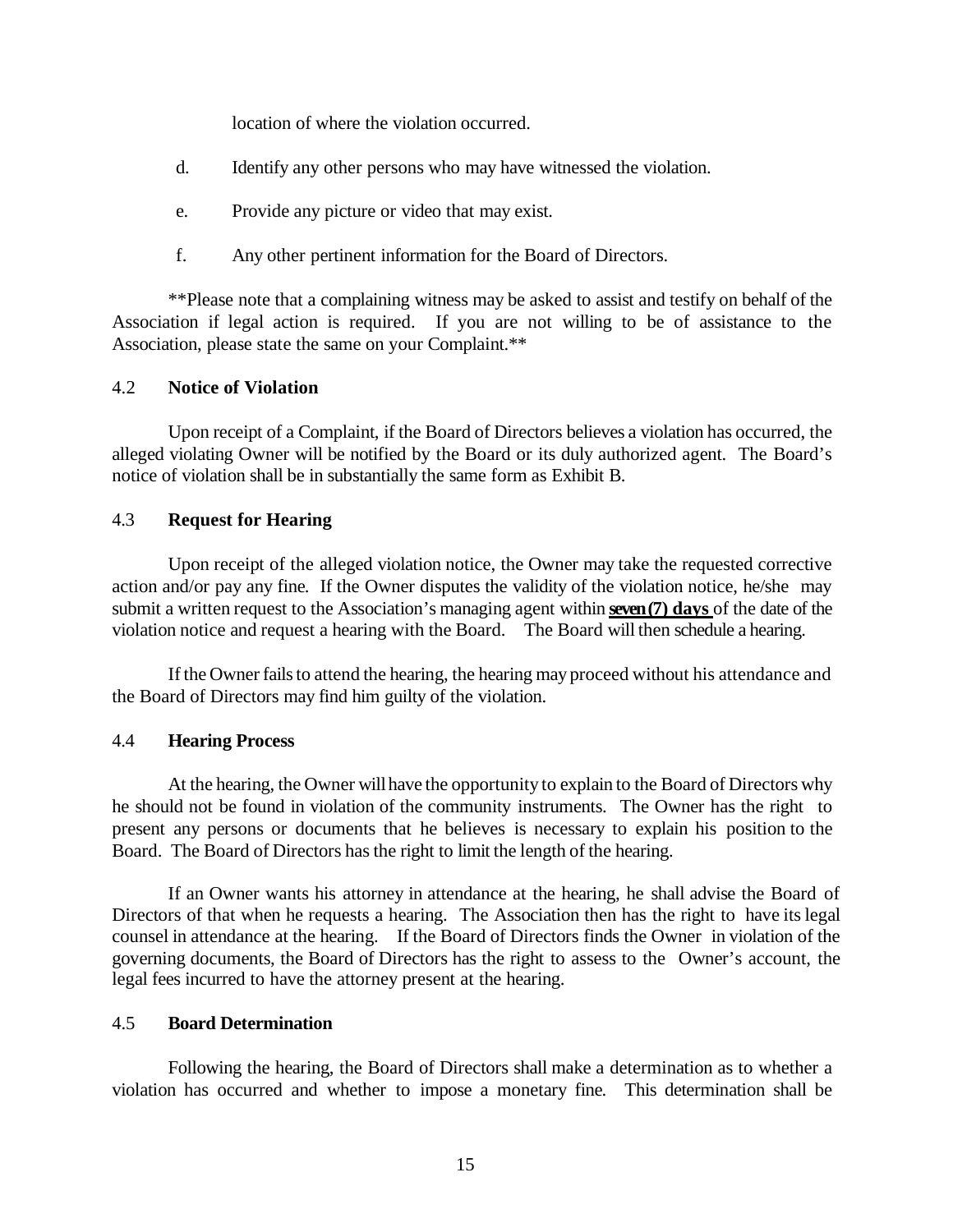forwarded to the Owner, in writing, and shall be final and binding.

#### 4.6 **Fine Schedule**

a. Upon a determination that anOwner has violated the governing documents, the following fine schedule shall be applicable:

#### **FIRST OFFENSE**:

WARNING with an opportunity to correct the violation

#### **SECOND OFFENSE**:

\$100.00 fine with an opportunity to correct the violation

#### **THIRD OFFENSE**:

\$200.00 fine with an opportunity to correct the violation

#### **CONTINUING OR SUBSEQUENT VIOLATIONS**:

\$400.00 fine with an opportunity to correct the violation

b. If the violation is determined by the Board of Directors to be creating a nuisance or to be noxious or offensive, the following fine schedule shall be applicable:

#### **FIRST OFFENSE**:

WARNING with an opportunity to correct the violation

#### **SECOND OFFENSE**:

\$400.00 fine with an opportunity to correct the violation

#### **CONTINUING OR SUBSEQUENT VIOLATIONS**:

\$1,000.00 fine with an opportunity to correct the violation.

- c. A violation of any provision within Article VII of these Rules, regarding the Leasing of Homes, will result in a fine of \$750.00 for each notice of violation, and may result in the Association pursuing any and all legal or equitable remedies available to it, after notice of the second offense.
- d. A violation of the Architectural Rules shall be considered a nuisance, except that the following fine schedule shall be followed for the specific Architectural Violations:

### **FAILURE TO SUBMIT A REQUIRED MODIFICATION REQUEST**:

\$200.00 per occurrence or modification

# **FAILURE TO SUBMIT A REQUIRED MODIFICATION REQUEST WITHIN TWO WEEKS AFTER BEING FINED**:

\$300.00 per month until modification is approved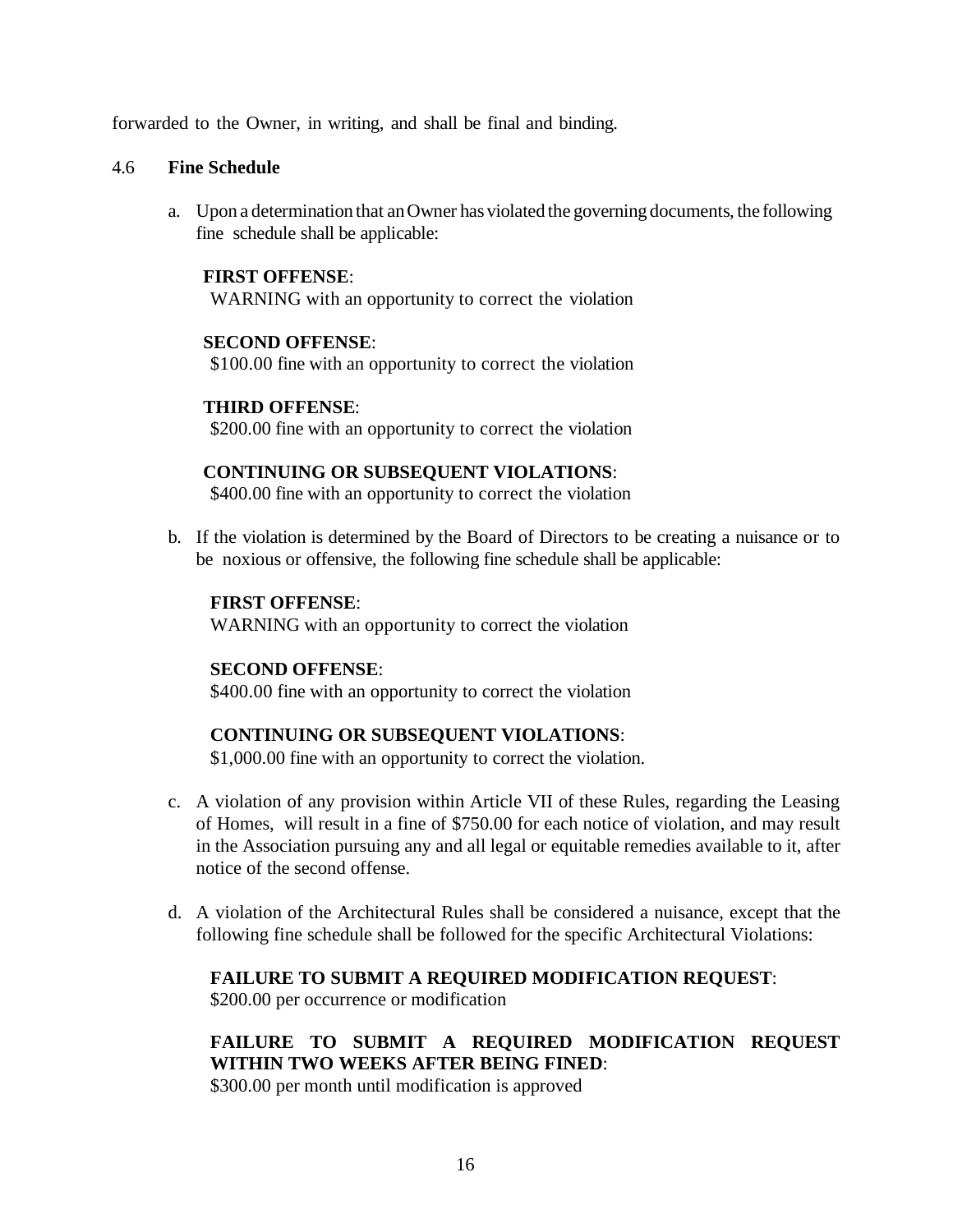#### **NON-COMPLIANT INSTALLATIONS**:

\$200.00 per month until installation is approved

The amount assessed for Architectural Rules' violation can be deducted from the deposit submitted to the Association pursuant to Article VIII.

e. Nothing herein shall prevent the Association from pursuing any remedies available to it pursuant to the terms of the Declaration.

#### **SECTION V ASSESSMENTS**

#### 5.1 **Annual Assessments**

Annual assessments are currently billed in December. The billing is mailed in late December and is due on January 30th. If you do not receive your assessment statement, please contact the management office. It is your responsibility to pay the invoice on time.

#### 5.2 **Special Assessments**

Special assessments are billed as directed by the Board of Directors.

#### 5.3 **Late Fee**

A late fee of \$50.00 will be assessed on the  $16<sup>th</sup>$  day of the month to any account with a balance.

#### **SECTION VI TRANSFER OF OWNERSHIP**

#### 6.1 **Listing of Property for Sale**

The Selling Owner shall notify the Board of Directors, through its Managing Agent, witihin forty-eight (48) hours of listing the Property for sale, but before any "For Sale" sign is placed in the front yard, whichever occurs first.

#### 6.2 **Governing Documents**

The Selling Owner must supply the New Owner with copies of the Declaration, By-Laws and Rules & Regulations of the Association so that they are aware of the provisions contained therein. Copies of these documents can be obtained from the Managing Agent for a fee.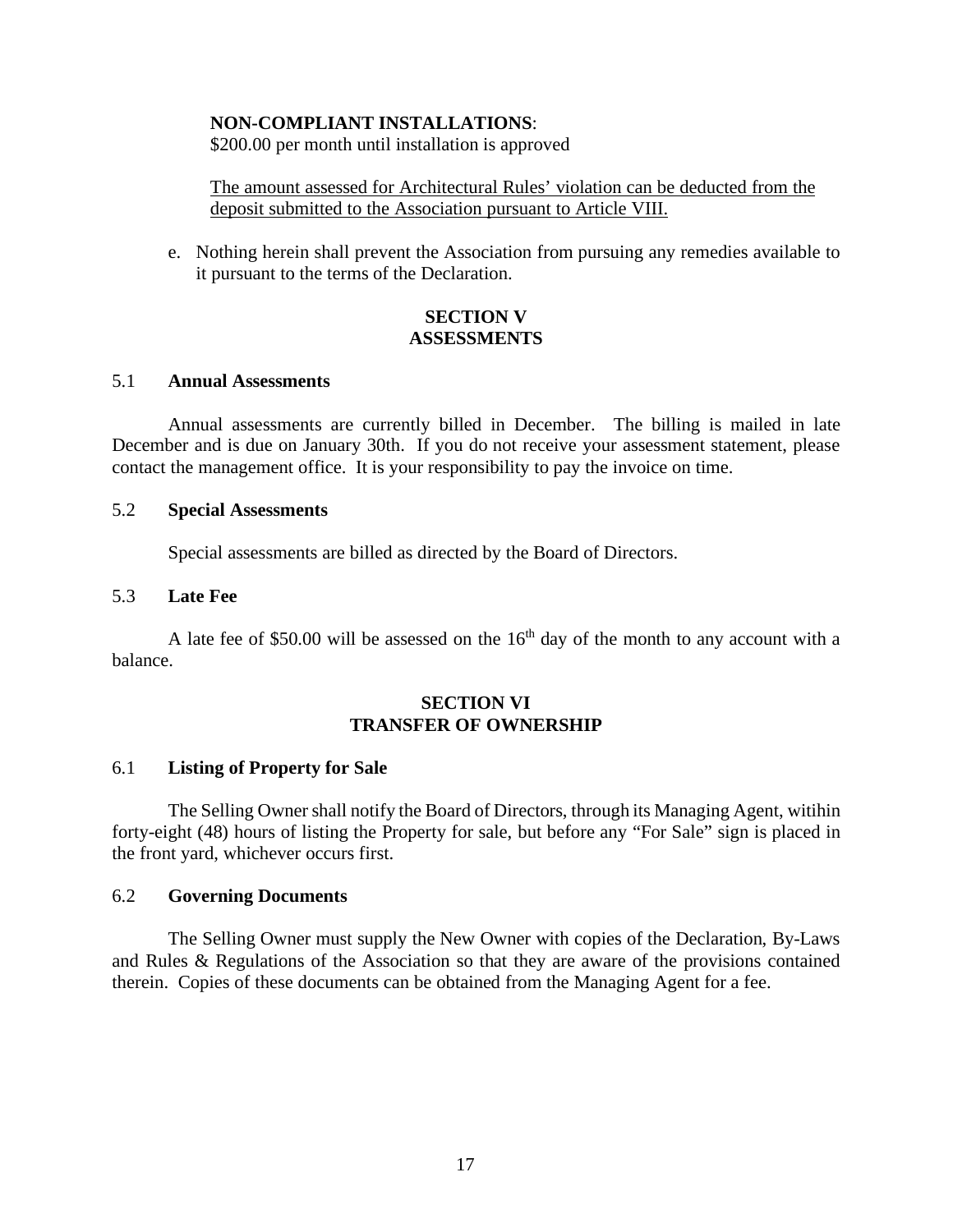#### 6.3 **Name/Address**

The Selling Owner must supply the Managing Agent with the names and e-mail addresses of the new Owner, as well as a forwarding mailing and e-mail addresses and telephone number for themselves.

#### 6.4 **Closing Statement/Fee**

With fifteen (15) days' notice and upon written documentation that paragraphs 6.2 and 6.3 have been complied with, the Selling Owner may request a closing statement setting forth the amount of any unpaid assessments and other charges due and owing from said Owner from the Managing Agent, by completing the NOTIFICATION OF SALE attached as Exhibit C. At that time, the Selling Owner shall provide the Managing Agent with a copy of the executed real estate contract for the sale of the home. The Managing Agent is authorized to collect a fee for this service, which is the Selling Owner's responsibility to pay. Any Closing Statement may identify any violations on any Lot, which must be corrected prior to the transfer of ownership.

#### **6.5 Correction of Violations**

An Owner must correct any violation on his Lot and/or home prior to the Transfer of Ownership.

# **SECTION VII LEASING OF HOMES**

#### 7.1 **Written Leases**

All Lease or occupancy agreements must be in writing.

#### 7.2 **Entire Home**

No Lease or occupancy agreement may be for less than the entire home.

# 7.3 **Term**

All Leases or occupancy agreements may not be less nor more than one (1) year. Leases or occupancy agreements may be renewed for one (1) year terms only.

#### 7.4 **Rider**

Each Lease must include the ASSOCIATION RIDER TO LEASE which is Exhibit D to these Rules. The Lease Rider may also be obtained from management. The Rider must be included with each new and each renewal Lease.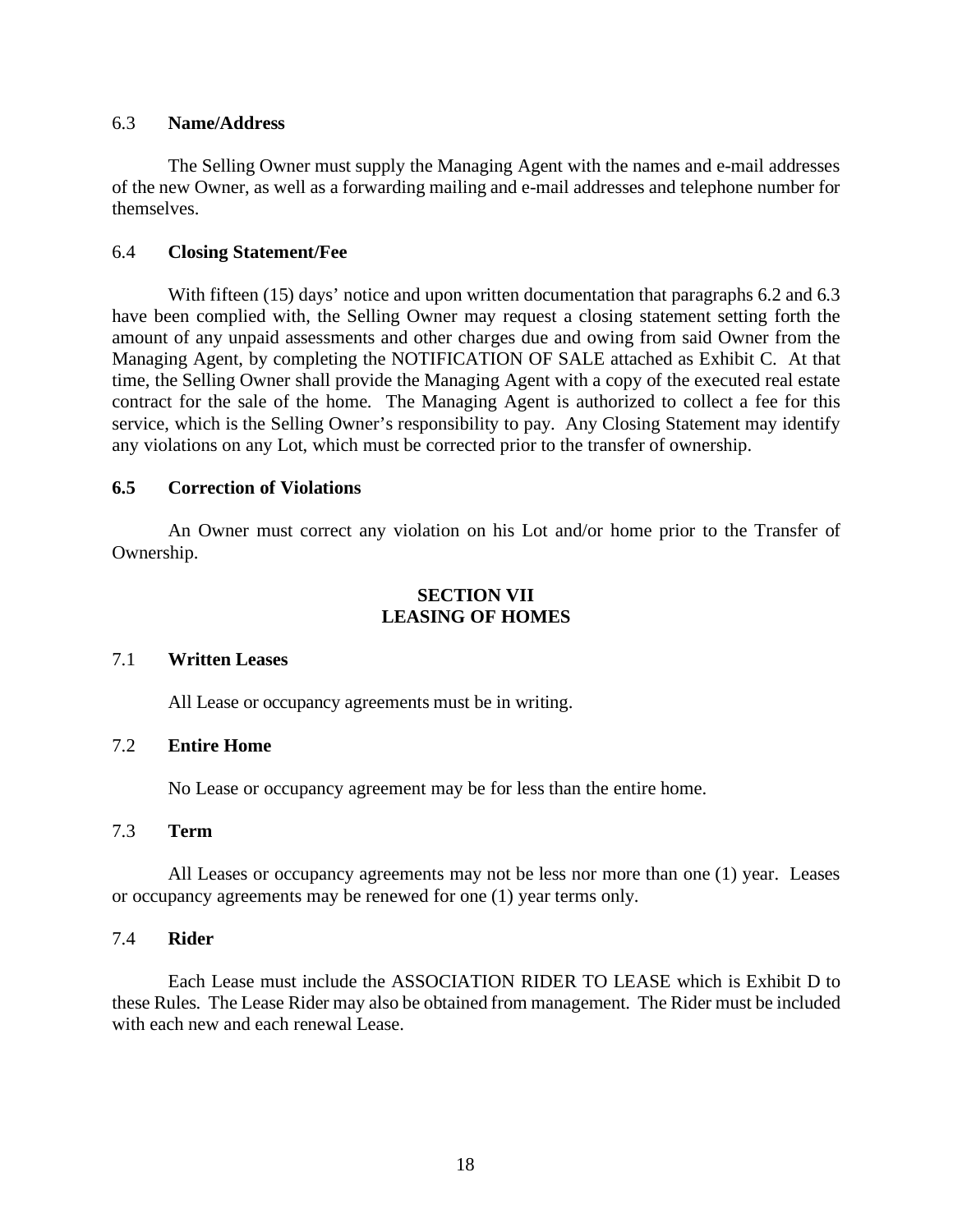# 7.5 **Copy of Lease**

The Owner leasing the home shall deliver a copy of the signed Lease, including the Rider, to management not later than the date of occupancy or ten (10) days after the Lease is signed, whichever occurs first.

# 7.6 **Binding**

All tenants and/or occupants, invitees or guests are bound by and required to follow the Association's Declaration, By-Laws, and Rules and Regulations.

# 7.7 **Owner Obligations**

- a. During such Lease or other occupancy agreement the Owner shall remain solely responsible for financial obligations under the Association's Declaration, By-Laws, and Rules and Regulations. An Owner will be responsible for all violations of the Declaration, By-Laws, and Rules and Regulations as may be committed by his tenant, or any family member, guest, pet, or invitee thereof.
- b. During such Lease or occupancy agreement the Owner is subject to fines for lessee(s) or occupants, guests, pets or invitee's violations of the Association's Declaration, By-Laws, and Rules and Regulations by histenant. The Board reserves the right to require deposit from any Unit Owner for any lessee(s) prior to lessee(s) moving into the premises.

#### 7.8 **Offsite Information**

Any Owner leasing or within an occupancy agreement of his home must provide an offsite address and telephone number that the Board and management will use to contact the Owner. The Owner shall provide names and contact information (telephone and e-mail address) for all adult occupants of the home. This information shall be updated each time a new or renewal Lease or occupancy agreement is signed.

#### 7.9 **Tenant Violations**

If any Owner, occupant, or tenant violates any of these leasing Rules, the Board may avail itself of all remedies provided for in the Declaration, the By-Laws, the Rules and Regulations, the Common Interest Community Association Act, and/or otherwise at law or in equity. Such remedies might include, but need not be limited to, the assessment of fines and/or initiation of legal action against the Owner and the tenant seeking to terminate the Lease and the tenant's right to occupy the home.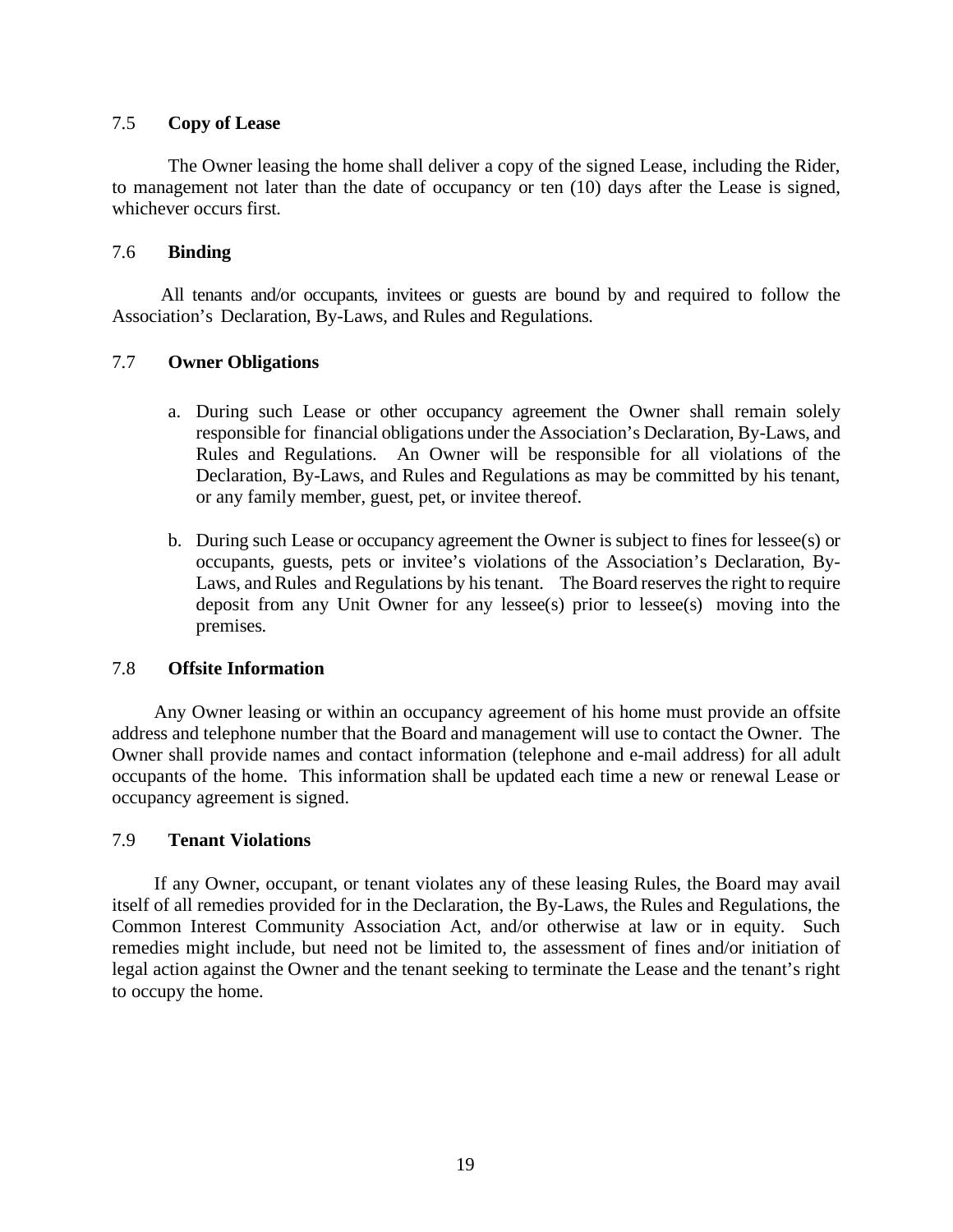# **SECTION VIII ARCHITECTURAL RULES**

#### 8.1 **Purpose**

- a. The careful design and planning of the Brook Forest development benefits all residents. The purpose of the design controls and standards established herein is to assure residents that the development's original design quality is maintained. These Rules are developed to address exterior alterations made by homeowners to their Property. Interior alterations that do not have any impact on exterior appearance do not require Architectural Rules Committee ("ARC") approval. However, a Village of Oak Brook Building Permit may still be needed.
- b. Approval from the ARC is required prior to constructing a building, fence, or other structure. It is also required prior to making any exterior change, addition or alteration to any structure, building or fence. When seeking approval, the Owner has to show the nature, kind, height, shape, material, color scheme and proposed location of the alteration, change or to be constructed structure. The Owner must also include the proposed landscape plan if applicable.
- c. The ARC shall recommend architectural standards subject to the confirmation of the Board of Directors.
- d. If no ARC is established, all of the duties stated herein shall be performed by the Board of Directors.

#### 8.2 **Criteria**

The following is the criteria that shall be used by the ARC:

- a. The basic design must be sound and appropriate to its surroundings.
- b. The proposed improvement must be compatible with the architectural characteristics of the applicant's house, adjoining houses, and the neighborhood setting. For purposes of these Rules and Regulations, "compatibility" is defined as similarity in architectural style, quality of workmanship, similar use of materials, color and construction details.
- c. The proposed alteration should relate favorably to the landscape, the existing structure and the neighborhood's overall design.
- d. The size of the proposed alteration should relate well to adjacent structures and its surroundings. Color, finish materials and landscaping may be used to soften or intensify visual impact. Parts of an addition that are similar in design to an existing house, such as roofs and trim, should match in color, finish materials and composition to result in an appearance of a cohesive whole rather than a collection of dissimilar parts.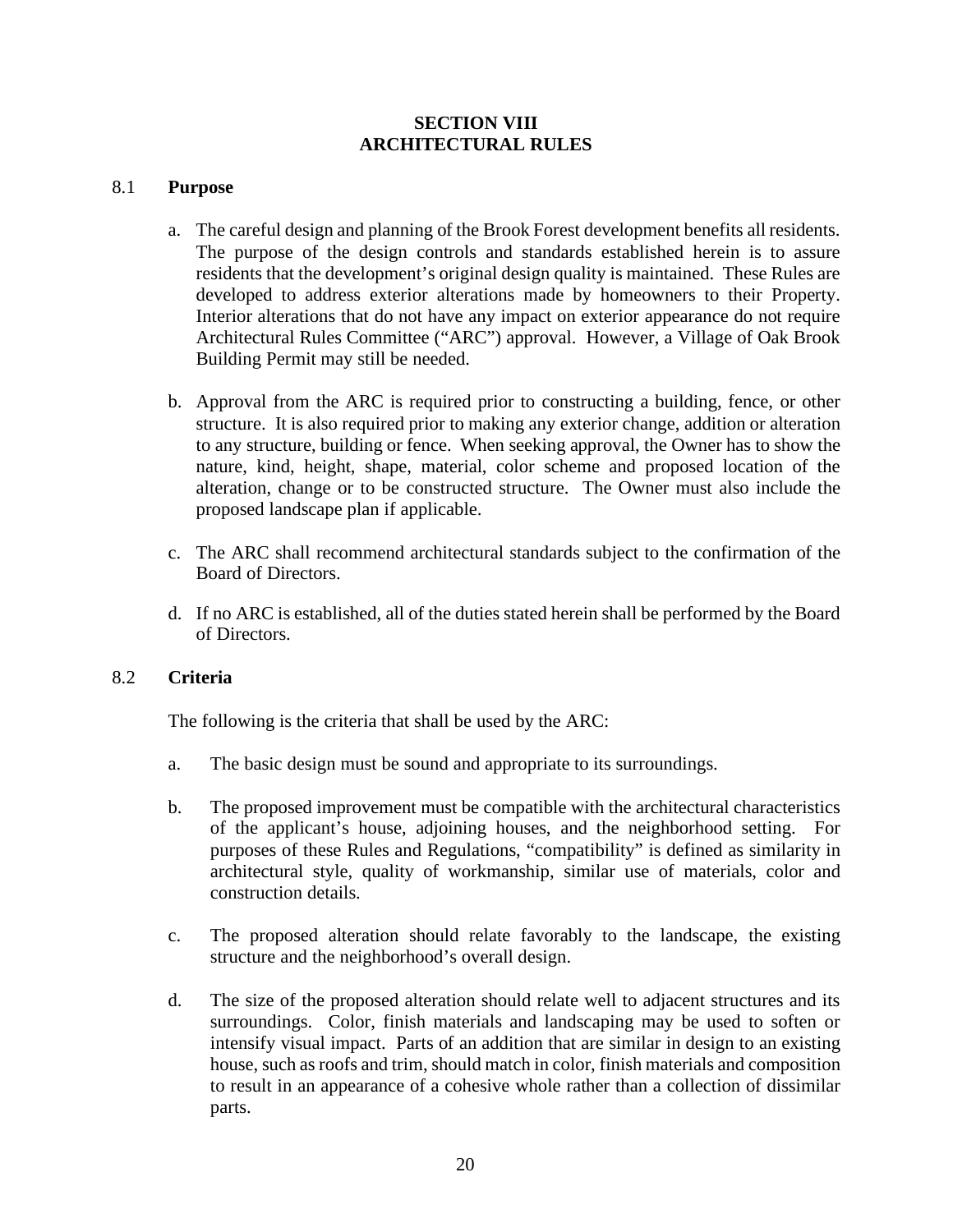- e. Selected building materials should be of premium quality consistent with prevalent characteristics of other residences in our community. (Natural finishes are strongly encouraged on all elevations, such finishes include stone, brick masonry, textured concrete products, glass, and wood siding.)
- f. The quality of work should be equal to or better than that of the community.
- g. All applications must include estimated completion dates. All addition/remodeling projects must be completed within one-hundred-twenty (120) days from date of ARC approval or possible forfeiture of construction bond.
- h. New construction to include landscaping must be completed within three hundred (300) days of ARC approval or possible forfeiture of construction bond. Extensions may be granted with ARC approval.
- i. Homeowners must ensure that water flows off their Property, avoiding standing water, and the existing water drainage is not altered so that it is directed over or into adjacent homeowners' Properties. If the existing building site drainage currently occurs into an adjacent Property, continuation of that condition is allowed (unless the rate of water flow is significantly altered by the proposed building addition or a new structure).

# 8.3 **ARC Review & Approval**

a. All applications for architectural changes requiring ARC review and approval, whether permanent or temporary, shall be submitted in writing to the ARC at the following address:

> Brook Forest Community Association ATTN: Chairperson, Architectural Review Committee *C/O Oak & Dale Properties, Inc. 211 W Chicago Avenue, Suite 10 Hinsdale, IL 60521*

*Or via email to dmbrugh@oakanddaleproperties.com*

To ensure confirmation of delivery, Owners shall submit any application via certified mail or personally deliver it to Oak & Dale Properties.

- b. To be considered, Owner must use the APPLICATION form attached to these Rules as Exhibit F. The form can also be obtained from the Association's Managing Agent. Failure to provide all required information will prevent the ARC from reviewing the request.
- c. The following must also be submitted with the completed application: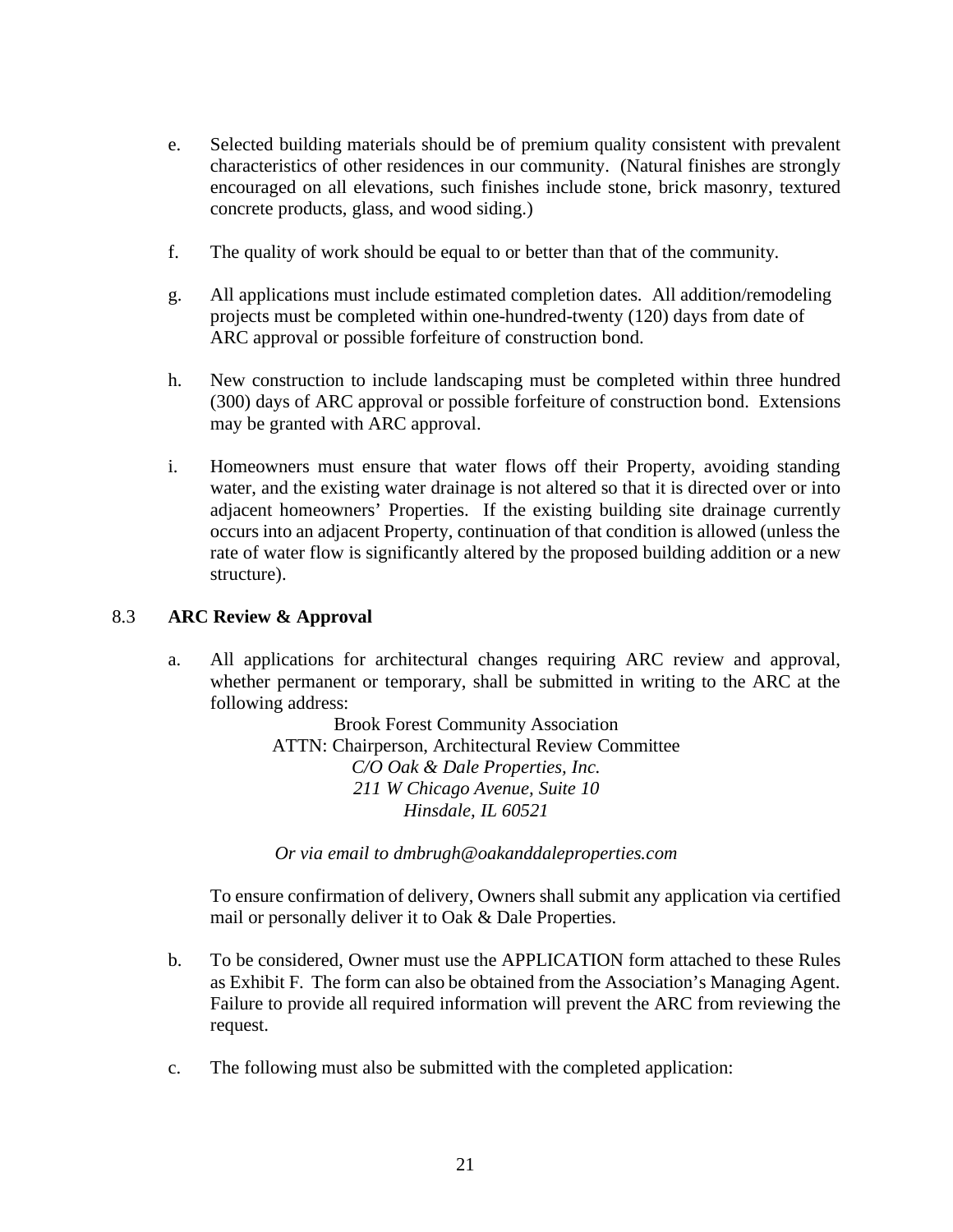- 1. Site plan, if required, and when not required an explanation as to the location of the alteration, change or new structure;
- 2. Sample of the color and materials to be used on the exterior of the home;
- 3. Drawings, photographs and/or sketch; and
- 4. Any additional information as requested by the Board of Directors or the ARC to assist in the evaluation of the request.
- d. All Owners must pay a refundable deposit, which shall represent the required Construction Bond and shall be returned to the Owner if all construction is completed as represented to the ARC and per the submitted plan:
	- 1. In an amount not to exceed \$10,000.00 for the construction of a new home; or
	- 2. Unless otherwise stated herein, in an amount not to exceed \$5,000.00 for all other exterior additions, changes or alterations, that are not minor (including but not limited to painting, redecorating, etc.).

Refundable deposits will not be placed in an interest bearing account.

After submission of the request, the Owner will be advised of the amount of the required Construction Bond, which must be paid **prior** to final approval being given by the ARC.

\*\* Owner is responsible for reimbursing the Association for any actual costs incurred to review the application. \*\*

#### **All checks shall be made payable to "Brook Forest Community Association".**

- e. The ARC will review completed applications, which is one that includes all required information. Incomplete applications will be returned to the homeowner for additional information. **The ARC will consider the application and respond to the Owner with a decision within thirty (30) days.** Failure of the ARC to respond within forty-five (45) days will result in automatic approval of the application.
- f. Approval may be conditioned upon obtaining a permit or other approval from the Village of Oak Brook.

#### 8.4 **Fences**

- a. Only fences which are installed to surround swimming pools or hot tubs (as required by the Village of Oak Brook) or which are parallel to a Lot along Midwest Road and 31st Street, will be approved.
- b. Only wrought iron looking fences are allowed, when approved.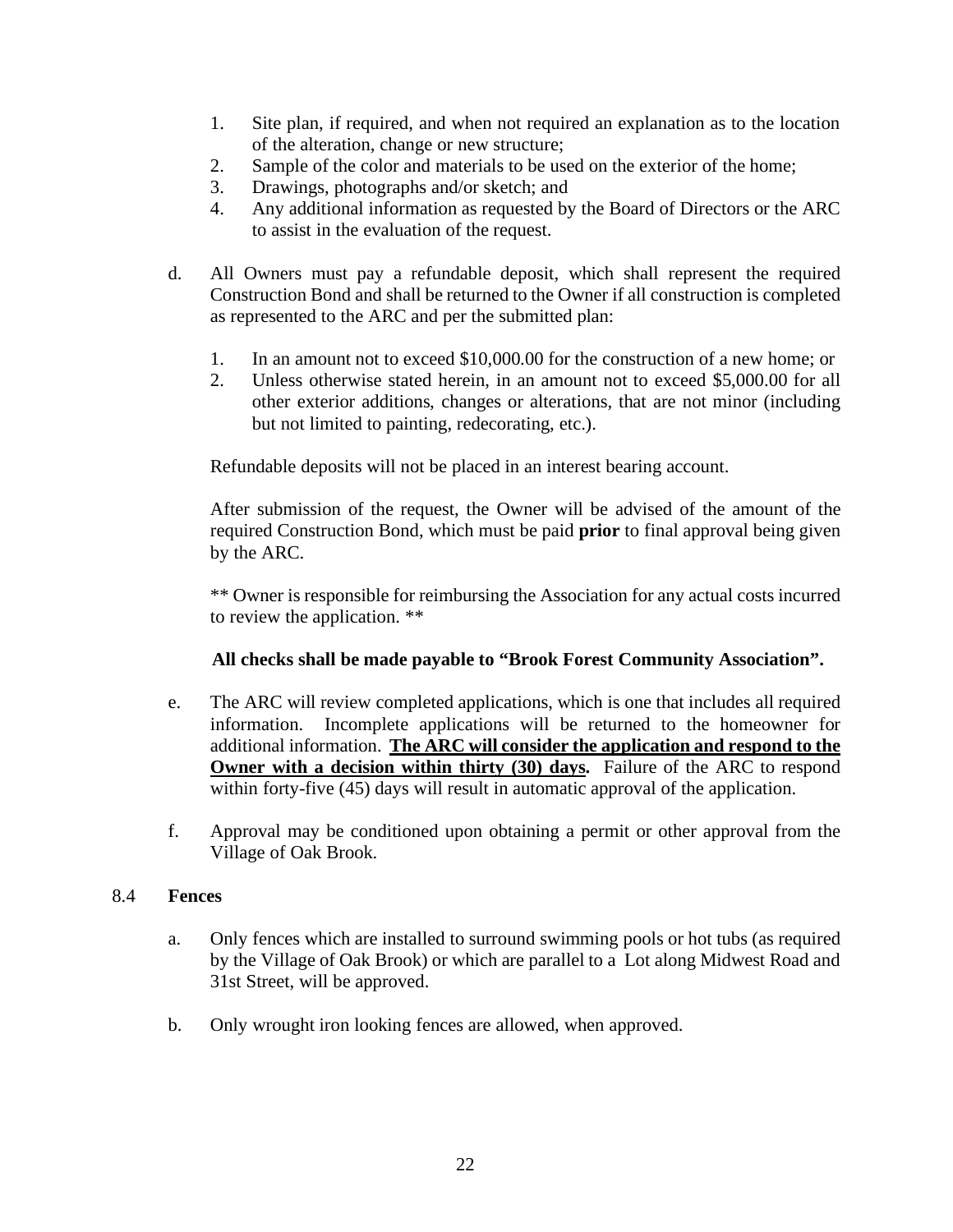- c. Any Owner allowed to install a fence must obtain a permit from the Village of Oak Brook, prior to installation and must otherwise comply with any and all Village requirements..
- c. Fences around the pool area can be no farther than ten (10) feet from the pool edge and no farther than five (5) feet from the edge of a hot tub, unless otherwise provided by the ordinance for the Village of Oak Brook.
- d. At the time that any non-conforming, existing fence is replaced, it must be replaced with such materials and in full compliance with these Rules and Regulations.
- e. A request to install or replace a fence, shall include:
	- 1. A site plan.
	- 2. The height of the fence.
	- 3. A description of the materials to be used, including the color.
	- 4. A completed Application for ARC approval.

#### 8.5 **Storage Sheds**

Storage Sheds are strictly prohibited.

#### 8.6 **Greenhouses**

Greenhouses are prohibited.

#### 8.7 **Patios, Decks or Apparatus to These Areas**

- a. Only patios not visible from the street are allowed.
- b. Any raised deck must include an enclosed underground area, which matches or compliments the deck materials, i.e. lattice. It must also provide for suitable ground cover, i.e. gravel.
- c. Materials should have natural weathering qualities such as brick, wood, stone or composite material. Wood in decks such as redwood, cedar and pressure-treated wood shall be left to weather naturally or may be treated with a clear sealer, preservative or ARC approved stain or natural color.
- d. Privacy screens are allowed, if they are made of natural or synthetic wood. Such screens may be left to weather naturally or may be treated with a clear sealer, preservative or ARC approved stain or paint. The installation of a privacy screen must meet all Village requirements and requires the approval of the ARC.
- e. A request to install or construct a patio, deck or apparatus to be installed thereto, shall include: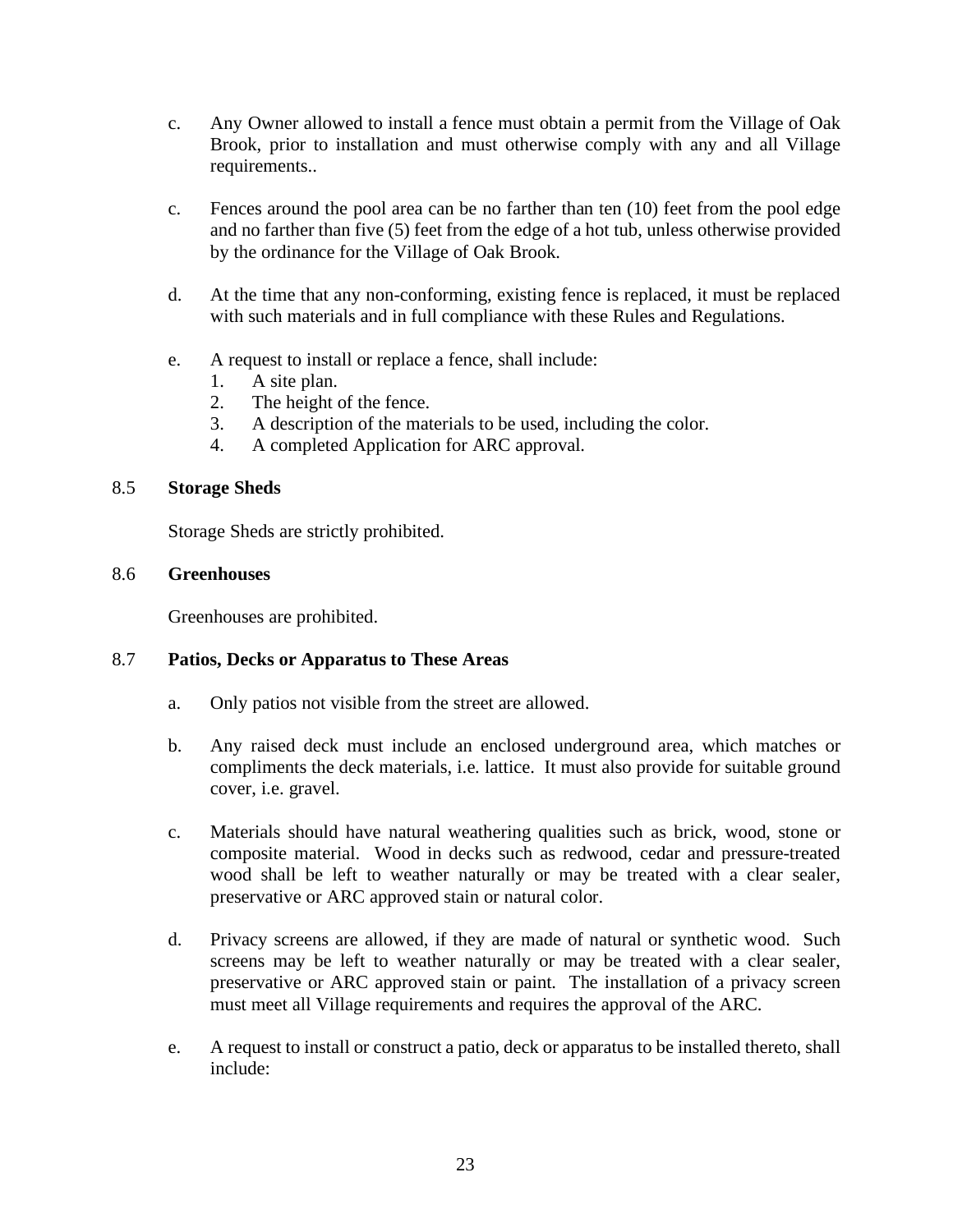- 1. A site plan showing the size of the patio or deck and where it will be constructed in relation to the applicant's house, the Property lines, and/or neighboring homes.
- 2. A description of materials, and color.
- 3. Estimated start date and estimated completion date in terms of days after start.
- 4. If applicable, a detailed description of railings, posts, stairs, steps, benches, under-deck storage enclosure materials, etc., as required to clearly describe proposal. (Include height of deck off of the ground.)
- 5. If applicable, details of changes to windows and doors.
- 6. If applicable, a description as to where a privacy screen on an elevated deck will be installed, the material and color of the screen, and the height of the same. A picture or detailed drawing of the screen shall be provided.
- 7. A completed application for ARC approval.

# 8.8 **Sun Control Devices**

- a. Awnings, canopies and all other exterior sun control devices must be approved by the ARC.
- b. A request to install such an exterior sun device shall include:
	- 1. A description as to where on the home the device will be installed.
	- 2. A description of the material and color of the device.
	- 3. Photographs or drawings of the device to be installed.
	- 4. A completed application for ARC approval.

#### 8.9 **Skylights**

- a. Skylights that are either added to an existing roof or proposed as part of an addition or new structure, requires ARC approval. All skylights should have a low profile with minimal protrusion past the roof area.
- b. The rim color of any skylight should blend in with the roof color.
- c. A request to install a Skylight shall include:
	- 1. A description as to where on the home the skylight will be installed.
	- 2. A drawing or photograph of proposed installation.
	- 3. A completed application for ARC approval.

#### 8.10 **Swimming Pools, Hot Tubs & Spas**

- a. Swimming pools, hot tubs, and spas must be approved by the ARC and comply with applicable Village of Oak Brook and DuPage County codes or ordinances.
- d. A request to install an in-ground swimming pool, hot tub or spa, shall include: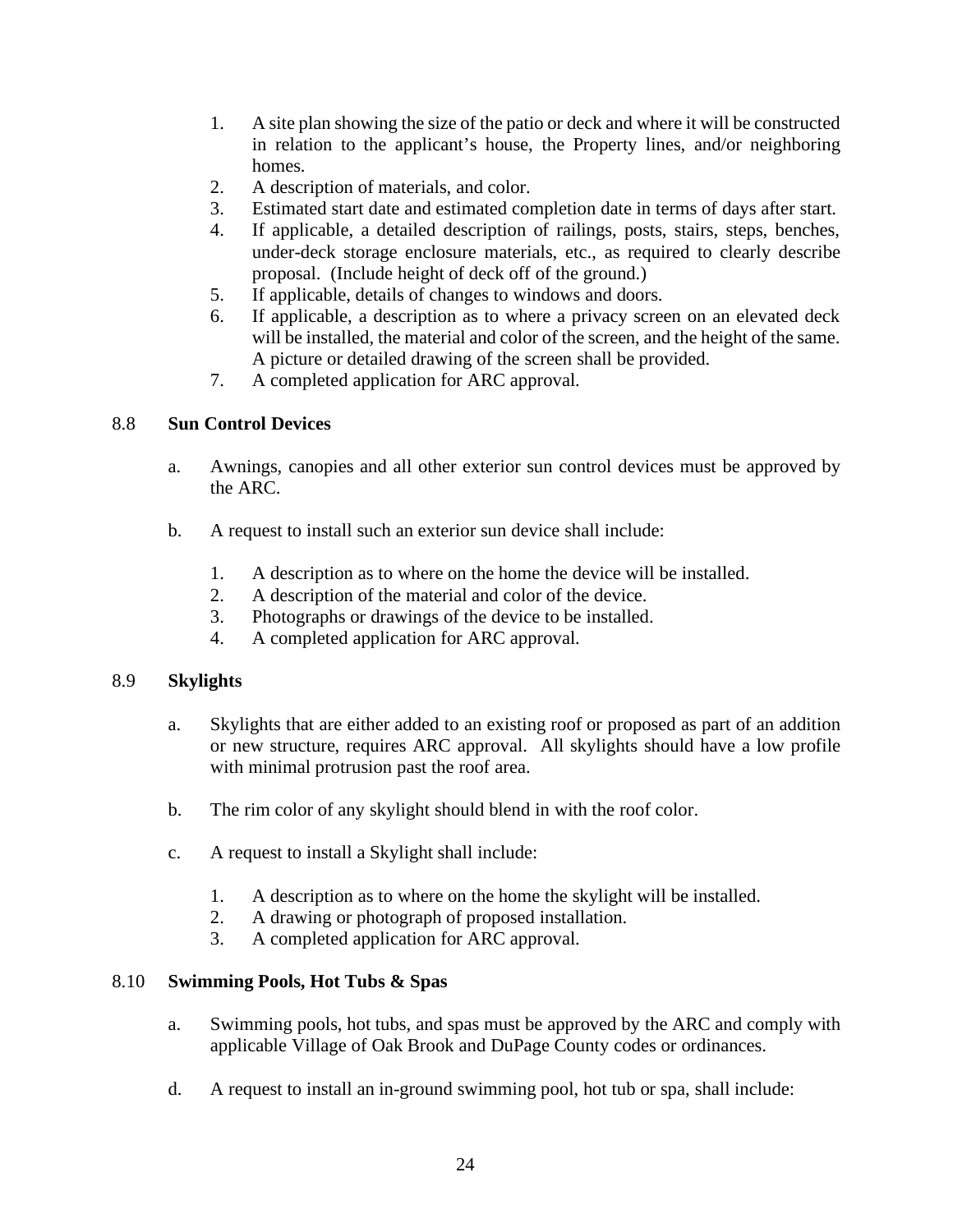- 1. A site plan showing where the swimming pool, hot tub, or spa is located on the Property in relation to the house, Property line and adjacent neighbors.
- 2. Picture and/or detailed drawing of swimming pool, hot tub, or spa.
- 3. Description of the size, including specific dimensions and materials used.
- 4. A completed application for ARC approval.

# 8.11 **Mechanical Equipment**

- a. No types of refrigerating, cooling or heating apparatus are permitted on a roof.
- b. All such apparatus and mechanical equipment must be screened with landscaping so as not to be viewed from the front yard or public street.
- c. A request to install mechanical equipment shall include:
	- 1. A description as to what will be installed and where, including specific information as to where it will be located in proximity to the home, Property lines and neighboring homes.
	- 2. A description of what landscaping will be installed to screen the view of the equipment from the public street or front yard, including specific description as to what will be planted.
	- 3. Drawings depicting where the equipment will be installed and how it will be screened.
	- 4. A completed application for ARC approval.

#### 8.12 **Doghouses and Animal Runs/Enclosures**

- a. Approval is required for all doghouses.
- b. All other animal enclosures, except electrical fences, are prohibited.
- c. A request to install a doghouse shall include:
	- 1. Site plan showing the relation of the doghouse to the homeowner's Property line and adjacent neighbors.
	- 2. Picture and/or detailed drawing of doghouse to include dimensions.
	- 3. Description of materials used.
	- 4. A completed application for ARC approval.

# 8.13 **Exterior Lighting**

- a. Changes to or installation of exterior lighting must be approved.
- b. No request will be approved if it may cause discomfort to adjacent neighbors.
- c. All spotlight security lighting is to be directed inside the Property boundaries.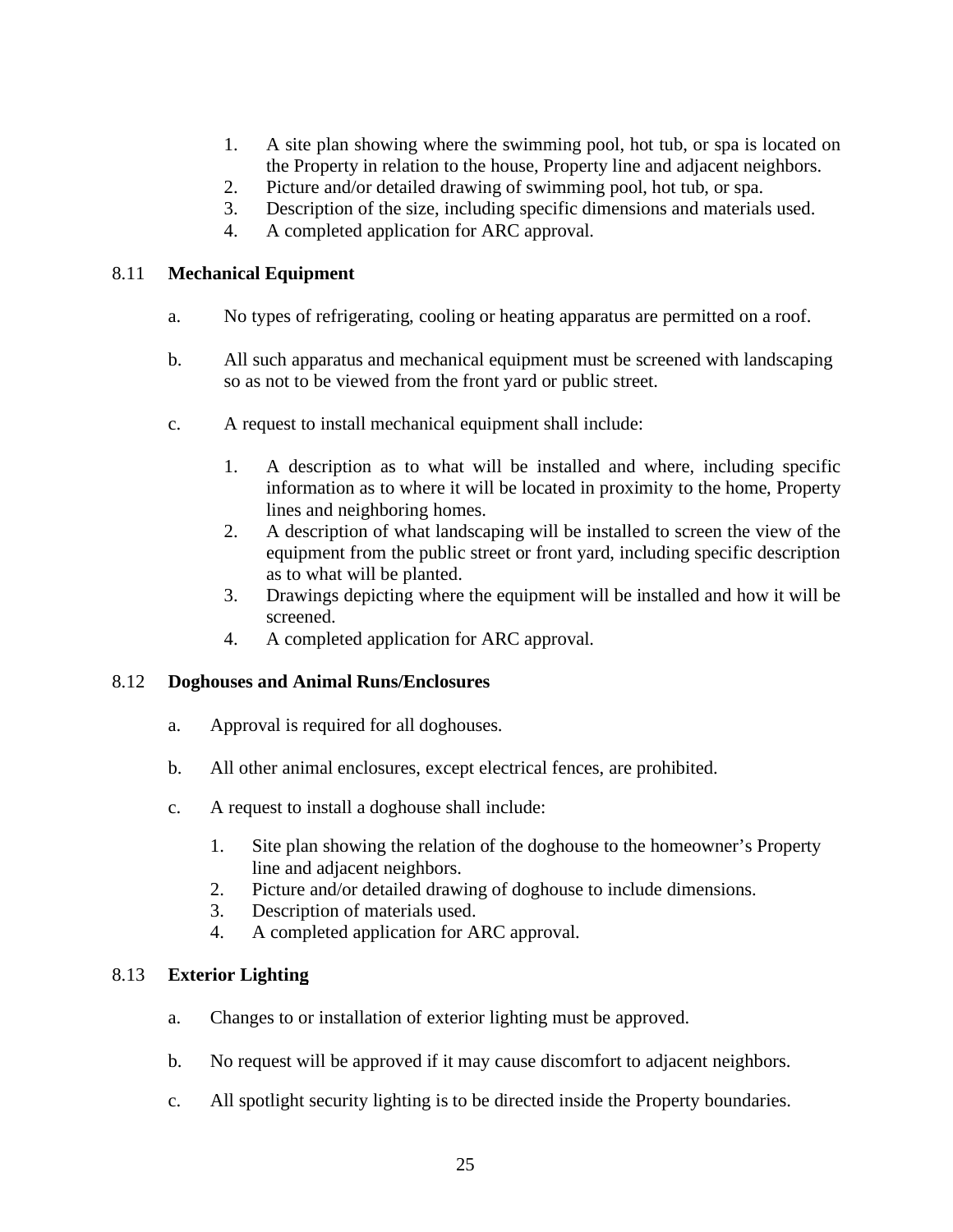- d. A request to install exterior lighting shall include:
	- 1. Drawings and a description as to where the exterior lighting will be installed on the home.
	- 2. Pictures of the lighting fixtures to be installed.
	- 3. A completed application for ARC approval.

# 8.14 **Exterior Color or Material Changes**

- a. The change to the exterior of any home, including but not limited to replacing or changing the roof, gutters or down spouts requires ARC approval.
- b. A request to change the color or material to exterior of the home shall include:
	- 1. Pictures of the changes to the exterior.
	- 2. Description of the exterior changes, including all materials and colors to be used.
	- 3. Samples of all colors and materials to be used must be provided.
	- 4. A completed application for ARC approval.

#### 8.15 **General Construction Rules**

- a. All material and equipment used for any construction/improvement project shall be stored within the homeowner's Property boundaries.
- b. The Owner shall comply with all building regulations of Oak Brook and DuPage County, including but not limited to permitted hours for construction work.
- c. The Owner shall maintain accessibility to all houses in Association and shall not impede traffic.
- d. The Owner shall require all contractors to park their vehicles on one side of the street. No cars shall be parked within ten (10) feet of driveways and mailboxes. The Owner shall ensure that all parked vehicles do not prevent neighborhood vehicles to pass including school buses, garbage trucks, delivery trucks and other vehicles.
- e. The Owner will be responsible for daily cleaning of the exterior of the home, including the front yard and street. This includes all dirt, mud, gravel and other debris from the construction site. All construction debris shall either be dumped in an appropriate container from a regulated waste disposal company or maintained in the interior of the house not visible from the street or exposed to the elements. There shall be no dumping of construction debris on the Lot.
- f. Only dustless cutting tools may be used to cut materials outside.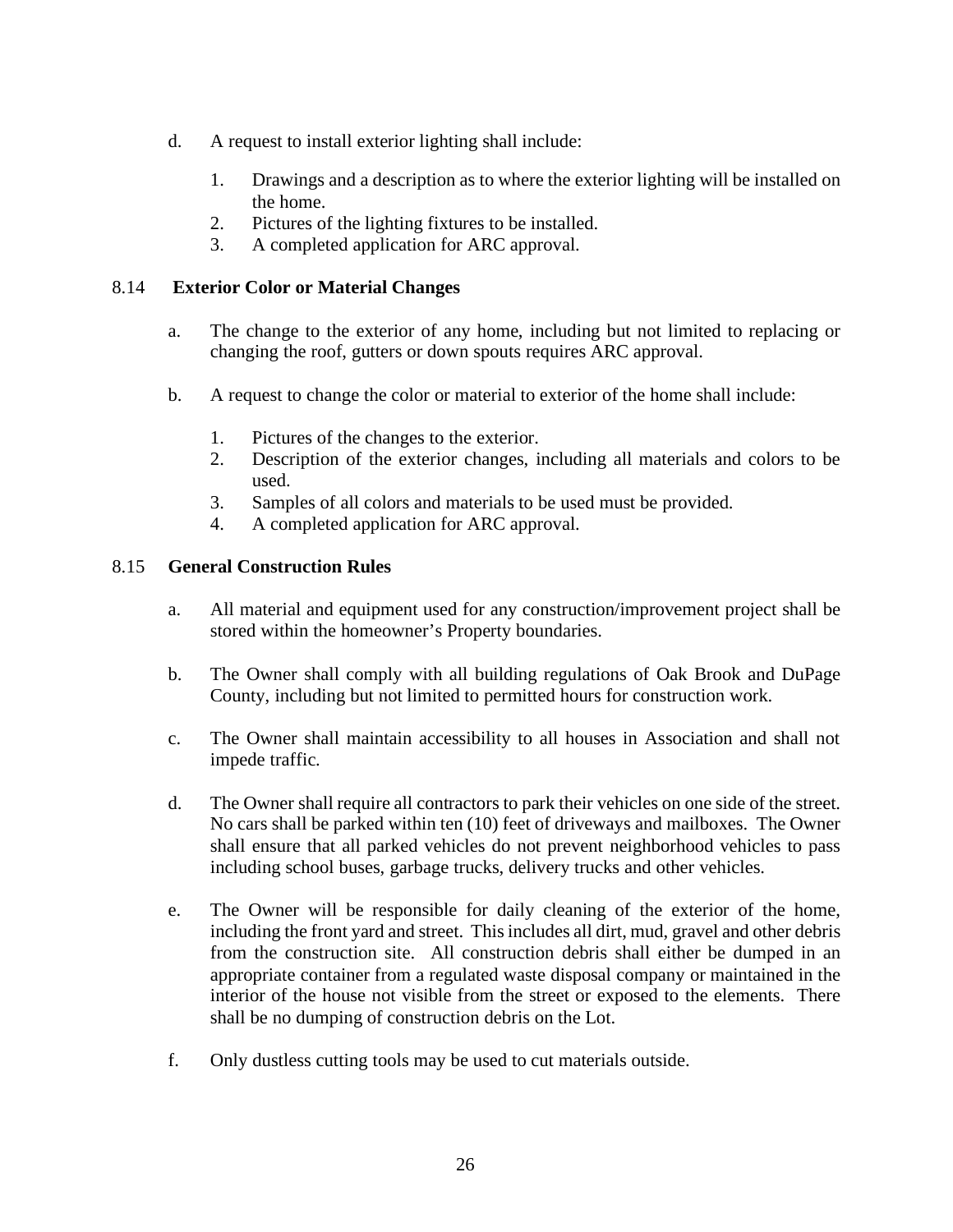- g. The Owner will not allow any contractor to operate heavy equipment (defined hereafter) except between 7:00 a.m. and 6:00 p.m. Monday through Friday and 9:00 a.m. and 5:00 p.m. on Saturdays and Sundays. No heavy equipment shall be operated on Federal holidays. Heavy equipment shall mean bulldozers, jackhammers, pile drivers, power hammers, chain saws, graders, riveters, earth-movers, tree and stump grinders, trenchers, cement mixers, tractors, power hoists or derricks, demolition balls, power shovels, trucks, power equipment on wheels or traction chains, and any other similar noise producing equipment that may cause a disturbance to others.
- h. The Owner's contractors can use tools other than heavy equipment at any time within a fully enclosed structure. Use of tools other than heavy equipment outside a fully enclosed structure shall be prohibited between the hours of 8:00 p.m. and 8:00 a.m.
- i. The Owner is responsible for ensuring that any contractors comply with any and all provisions of the Association's Declaration, By-Laws, and Rules and Regulations and is responsible for any violation of the Association's community instruments committed by his contractor.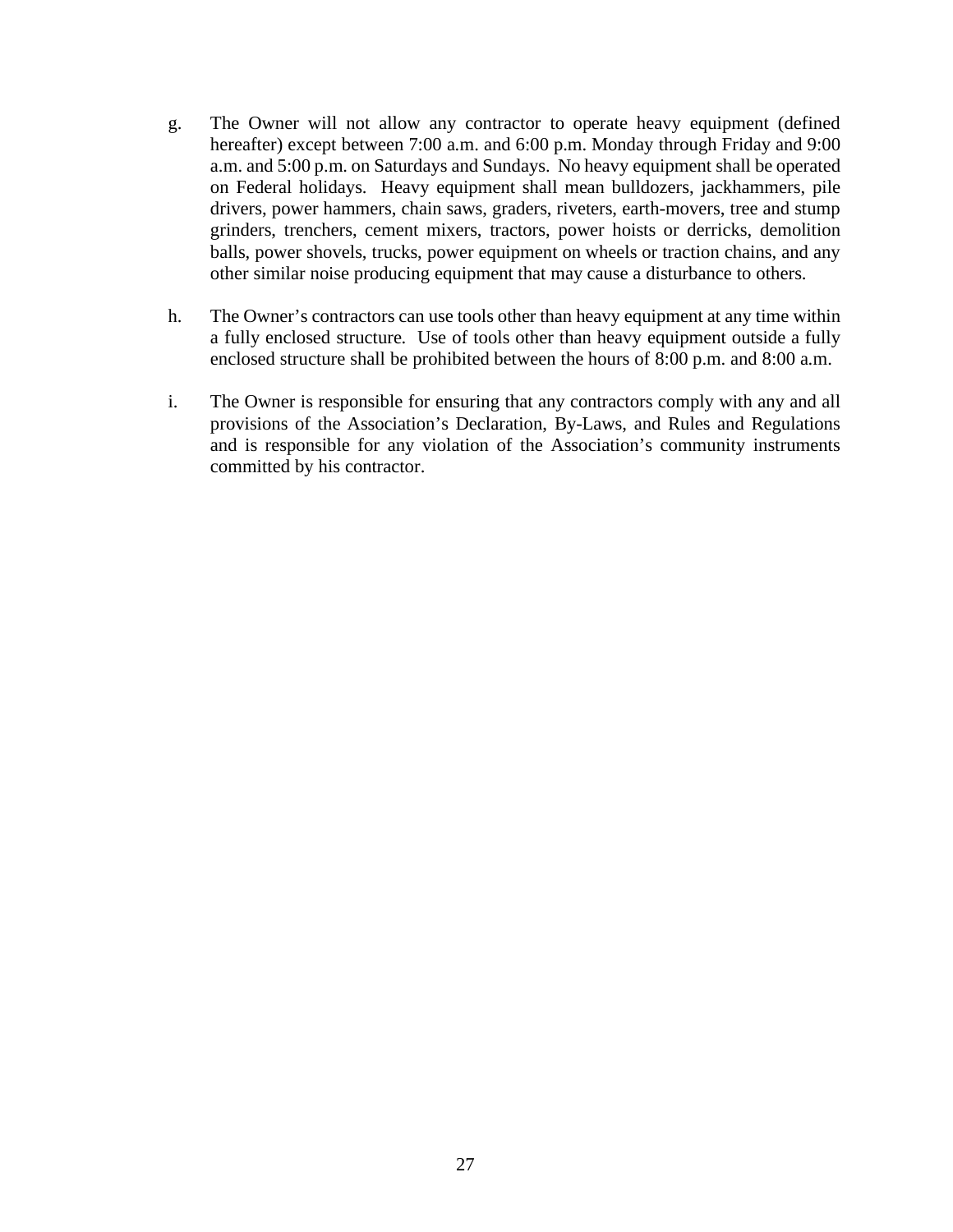# **EXHIBIT A WITNESS VIOLATION COMPLAINT**

| <b>WITNESS:</b>        | Name:                                                    |
|------------------------|----------------------------------------------------------|
|                        |                                                          |
|                        |                                                          |
|                        |                                                          |
|                        |                                                          |
|                        |                                                          |
|                        |                                                          |
|                        |                                                          |
|                        |                                                          |
|                        |                                                          |
|                        |                                                          |
| WITNESS' OBSERVATIONS: |                                                          |
|                        |                                                          |
|                        | WERE ANY PHOTOGRAPHS OR RECORDINGS MADE? Yes _____<br>No |

Include all tapes, photographs and details, i.e. vehicle model, color, license number with this form or forward as soon as possible. Include the name of the person who made the tape or photograph, the date it was made and the name of anyone else that was present.

I HAVE MADE THE ABOVE STATEMENTS BASED ON MY PERSONAL KNOWLEDGE AND NOT UPON WHAT HAS BEEN TOLD TO ME. I WILL COOPERATE WITH THE ASSOCIATION AND ITS ATTORNEYS TO PROVIDE ADDITIONAL STATEMENTS OR AFFIDAVITS AND, IN THE EVENT A HEARING OR TRIAL IS NECESSARY, I WILL APPEAR TO TESTIFY AS A WITNESS.

Signature: \_\_\_\_\_\_\_\_\_\_\_\_\_\_\_\_\_\_\_\_\_\_\_\_\_\_\_\_\_\_\_\_\_\_ Date: \_\_\_\_\_\_\_\_\_\_\_\_\_\_\_\_\_\_\_\_\_\_\_\_\_\_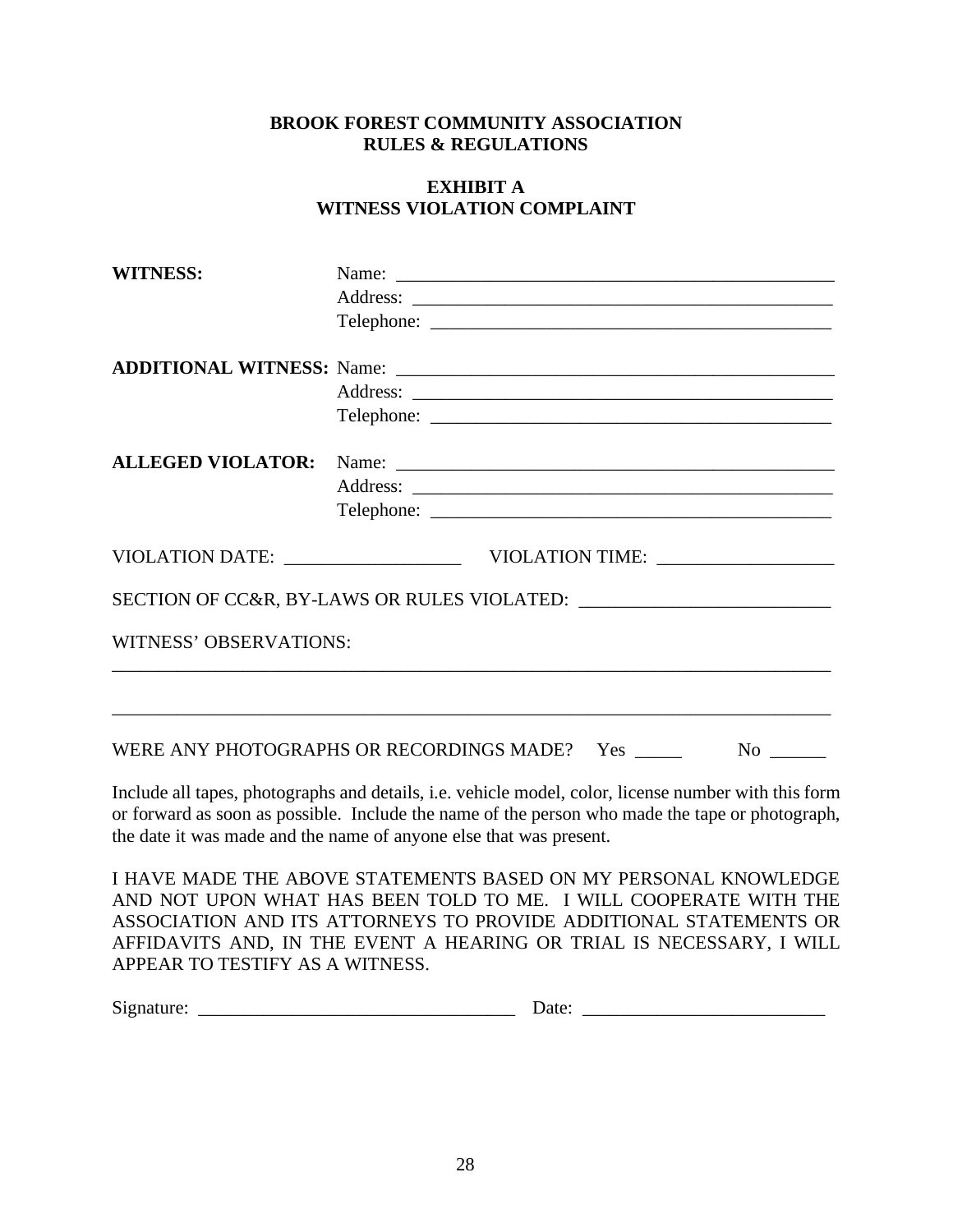# **EXHIBIT B VIOLATION NOTICE**

Date: and the contract of the contract of the contract of the contract of the contract of the contract of the contract of the contract of the contract of the contract of the contract of the contract of the contract of the

TO: Unit Owner

A Violation Report form has been filed alleging you have violated the Association's Declarations, By-Laws or Rules and Regulations regarding:

This was violated by:

Please correct the alleged violation with \_\_\_\_\_\_\_ days.

A fine in the amount of \$\_\_\_\_\_\_\_\_\_\_ has been assessed to your account since this is not your first violation of this restriction.

If you dispute the validity of this violation notice, you may submit a written request to the Association's managing agent within fourteen (14) days of the date of this Violation Notice, and request a hearing with the Board.

Very truly yours,

On behalf of Board of Directors for the Brook Forest Communiuty Association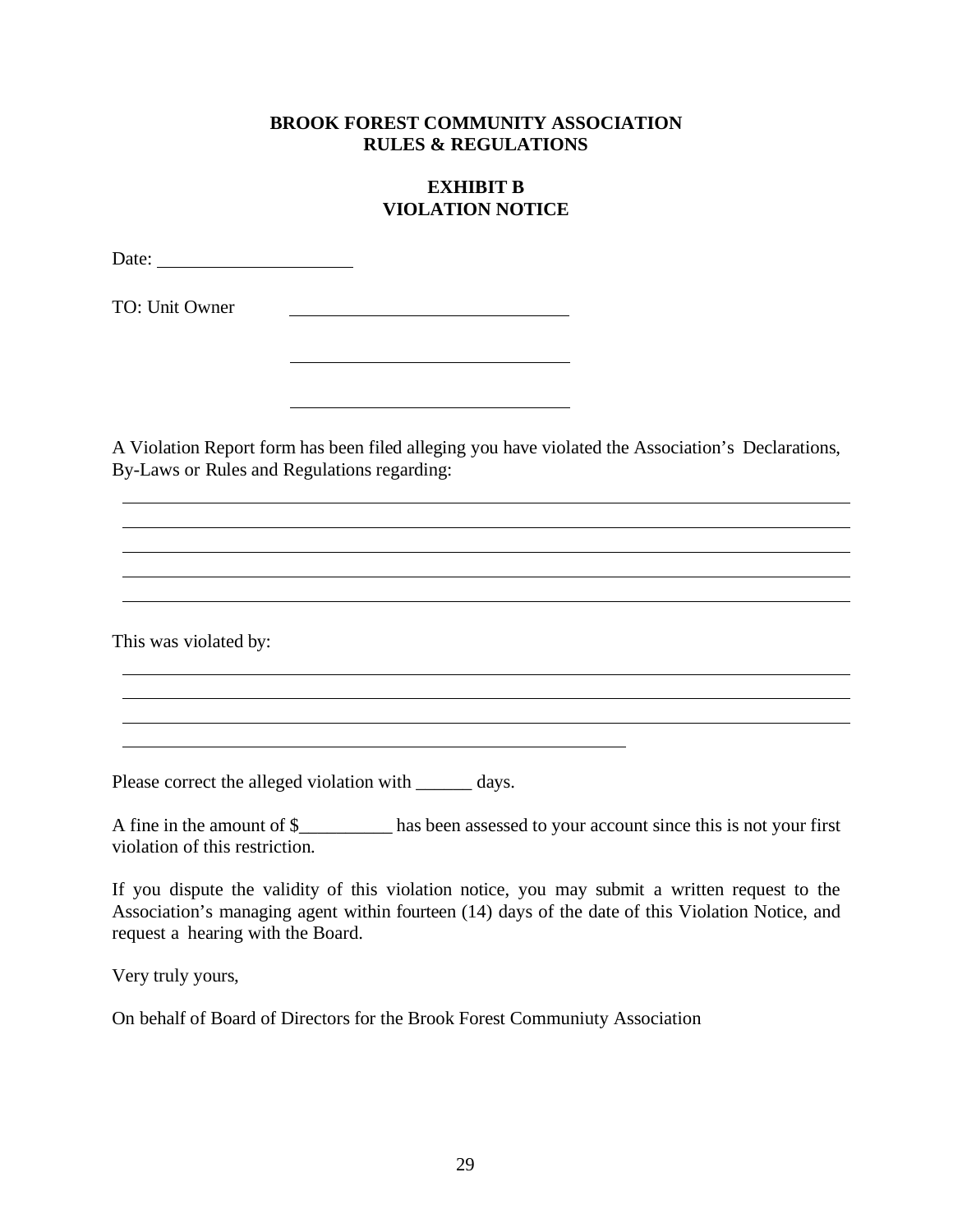# **EXHIBIT C NOTIFICATION OF SALE**

Seller must submit this completed form fifteen (15) days prior to the closing date and must pay a processing fee.

| <b>SELLER</b> | Name(s): $\qquad \qquad$ |
|---------------|--------------------------|
|               |                          |
|               |                          |
|               | Phone:                   |
| <b>BUYER</b>  |                          |
|               |                          |
|               |                          |
|               |                          |
|               |                          |
|               |                          |
|               |                          |
|               |                          |

Purchaser(s) and Seller(s) hereby state that the Seller has provided the Purchaser with the Declarations, By-Laws and Rules & Regulations that govern the Brook Forest Community Association.

\_\_\_\_\_\_\_\_\_\_\_\_\_\_\_\_\_\_\_\_\_\_\_\_\_\_\_\_\_\_\_\_\_\_\_\_\_\_ \_\_\_\_\_\_\_\_\_\_\_\_\_\_\_\_\_\_\_\_\_\_\_\_\_\_\_\_\_\_\_\_

\_\_\_\_\_\_\_\_\_\_\_\_\_\_\_\_\_\_\_\_\_\_\_\_\_\_\_\_\_\_\_\_\_\_\_\_\_\_ \_\_\_\_\_\_\_\_\_\_\_\_\_\_\_\_\_\_\_\_\_\_\_\_\_\_\_\_\_\_\_\_

Seller's Signature Date

Purchaser's Signature Date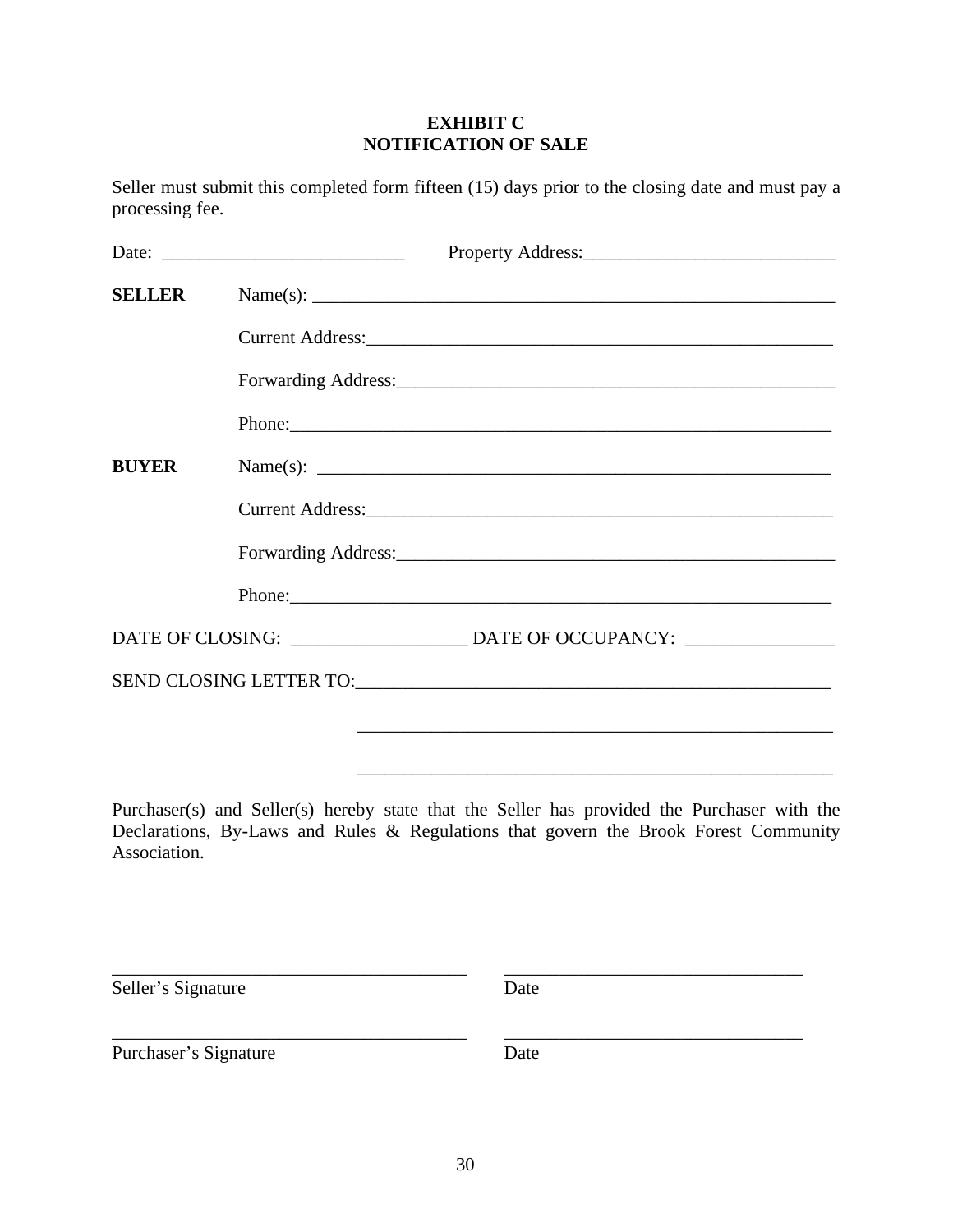# **EXHIBIT D BROOK FOREST COMMUNITY ASSOCIATION LEASE RIDER**

1. LEASE AND RIDER. This Lease Rider is attached to and is a part of a certain lease dated  $\frac{1}{2}$  between the undersigned  $\frac{1}{2}$ 

 $\frac{1}{\sqrt{1-\frac{1}{2}}}\left( \text{Lessor}\right)$  and  $\frac{1}{\sqrt{1-\frac{1}{2}}}\left( \text{Lessor}\right)$ (Lessee) leasing \_\_\_\_\_\_\_\_\_\_\_\_\_\_\_\_\_\_\_\_\_\_\_\_\_\_\_\_\_\_\_\_\_\_\_\_\_\_\_\_\_\_\_ in Brook Forest Community Association, (the "Association"). In the event of any conflict in the terms of the Lease and the terms of this Rider, the terms of this Rider shall prevail. Unless the context clearly indicates otherwise, any reference in the Lease or this Rider to the Lease shall be deemed to refer to both the Lease and this Rider. Defined terms that may be in the Lease, such as Lessor, Lessee, and premises, shall be modified to the extent necessary to correspond to defined or capitalized terms as used in the Rider.

2. ASSOCIATION STATUS. Lessee or occupant acknowledges that the home being rented is a Property which is subject to a certain Third Amended and Restated Declarations of Conditions, Covenants, Restrictions, Reservations and Easements, and the By-Laws ("Declaration") which was recorded in the Office of the Recorder of Deeds, DuPage County, Illinois. Lessee or occupant is subject to such restrictions, Rules and Regulations related thereto now or hereafter contained in the Declaration, the By-Laws or the Association's Rules and Regulations. **By signing below, both Lessor and Lessee are representing to the Association that Lessor has provided Lessee and Lessee has a received a copy of the Declaration, By-Laws and Rules and Regulations.** Lessee agrees to abide by all of the covenants and restrictions imposed upon occupants and Unit Owners as provided in these documents, as may be amended from time to time. **The Board may proceed with legal action directly against a lessee, at law or in equity, or seek to evict a lessee under the provisions of Article IX of the Code of Civil Procedure for any other breach by lessee of any covenants, rules, regulations or By-Laws of the Association.** The Association is expressly made a third-party beneficiary of this provision.

3. NOTICES. Lessee shall promptly forward to Lessor any notice received by Lessee from the Association or relating to Association meetings or business or complaints about Lessor's or Lessee's actions or omissions.

| <b>DATED:</b> |
|---------------|
|---------------|

| LESSEE: | ESSOR:<br>LLUV'              |
|---------|------------------------------|
| LESSEE: | FSSOR<br>viv.<br><b>LLVV</b> |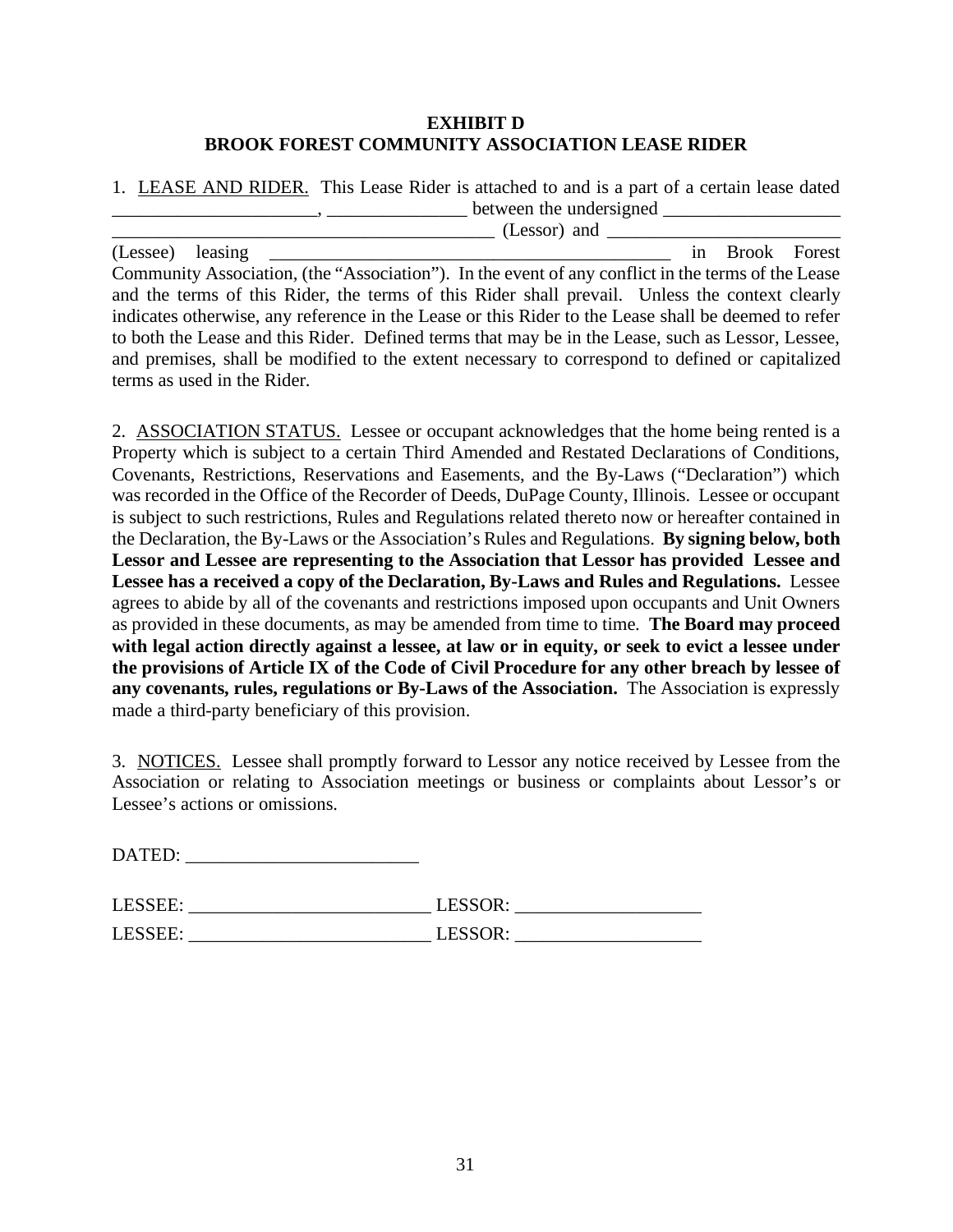# **RESERVATION FORM FOR COMMON AREAS**

| <u> 1980 - Johann Barn, fransk politik (f. 1980)</u>                                                          |
|---------------------------------------------------------------------------------------------------------------|
|                                                                                                               |
| <b>NAME OF ORGANIZATION:</b>                                                                                  |
| <u> 1989 - Johann Stoff, amerikansk politiker (d. 1989)</u>                                                   |
|                                                                                                               |
|                                                                                                               |
| APPROXIMATE NUMBER OF PEOPLE ATTENDING:<br><u> 1980 - Jan Barbara, manazarta da kasas da shekara 1980 - A</u> |
|                                                                                                               |
| <u> 1989 - Johann Barn, mars et al. (b. 1989)</u>                                                             |
| Applicant shall pay a Refundable Clean-up Fee                                                                 |
|                                                                                                               |

**Please clean up after your event.**

**I do hereby fully release and forever discharge the Brook Forest Community Association or Board of Directors from any and all claims for injuries, damages, or loss that any participant may have or which may incur to me or my guests and arising out of, connected with, or in any way associated with this event.** 

\_\_\_\_\_\_\_\_\_\_\_\_\_\_\_\_\_\_\_\_\_\_\_\_\_\_\_\_\_\_\_\_\_\_\_\_\_\_ \_\_\_\_\_\_\_\_\_\_\_\_\_\_\_\_\_\_\_\_\_\_\_\_\_\_\_

(Signature of applicant) (Date)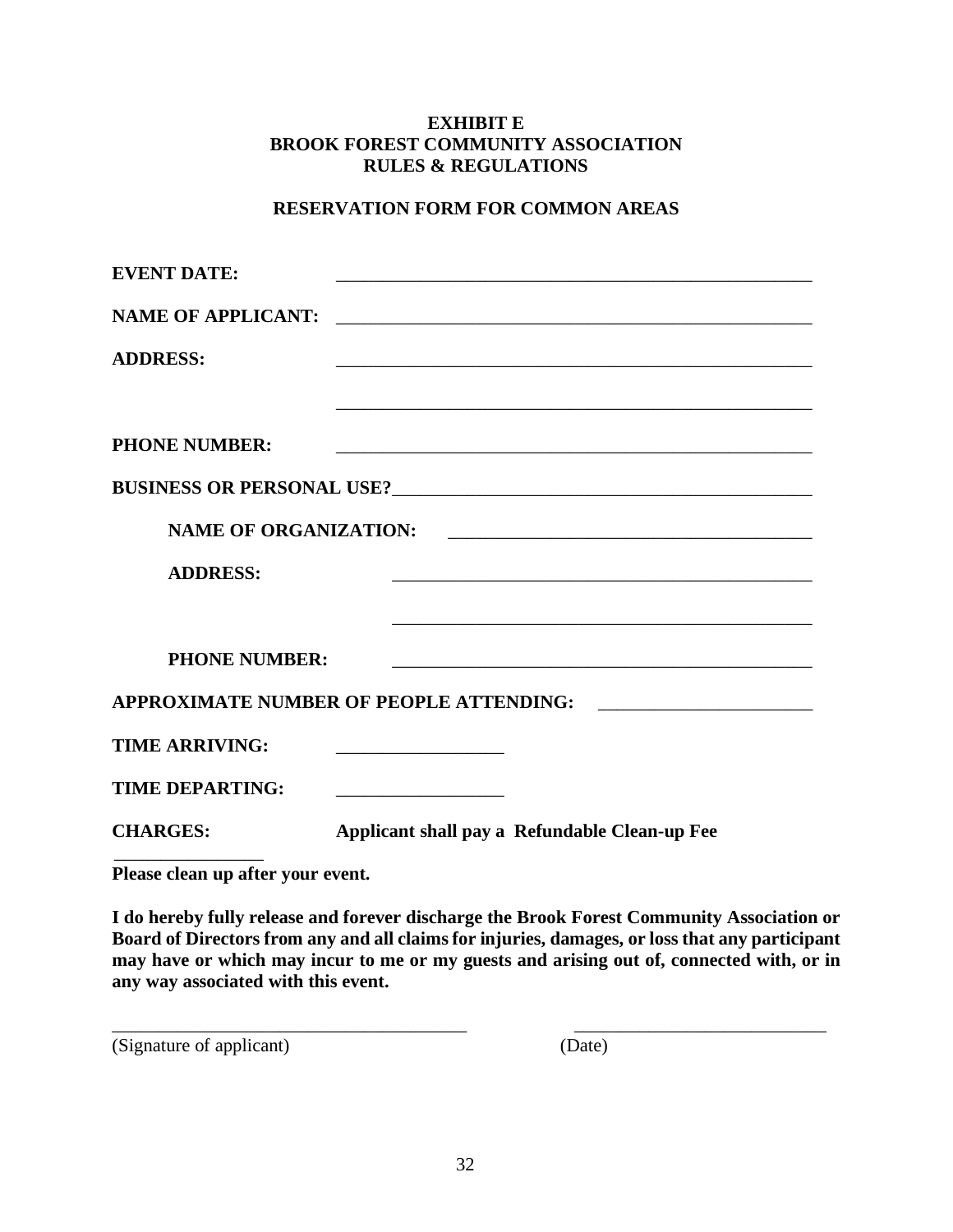# **EXHIBIT F BROOK FOREST COMMUNITY ASSOCIATION**

c/o Oak & Dale Properties, Inc. 211 W Chicago Avenue, Suite 10 Hinsdale, Illinois 60521 Phone (630) 323-8810 Fax (630) 323-8910

#### **BROOK FOREST APPLICATION**

**Date** Application is hereby made for No. Street  $\frac{\text{Street}}{\text{Phone # } (\text{)}$  Work # ( ) 

| <b>NAME</b> | <b>CONTACT PERSON</b>                                                             | <b>PHONE</b> |
|-------------|-----------------------------------------------------------------------------------|--------------|
|             |                                                                                   |              |
|             | Gen. Contractor                                                                   |              |
|             | Excavator                                                                         |              |
|             | Carpenter                                                                         |              |
|             |                                                                                   |              |
|             |                                                                                   |              |
|             | Sewer                                                                             |              |
|             |                                                                                   |              |
|             |                                                                                   |              |
|             | Roofer                                                                            |              |
|             |                                                                                   |              |
|             | Painter                                                                           |              |
|             |                                                                                   |              |
|             | $\begin{tabular}{c} Pool Co & \textbf{\textcolor{red}{\textbf{0}}.}\end{tabular}$ |              |
|             |                                                                                   |              |
|             |                                                                                   |              |

I hereby certify the above information is true and correct to the best of my knowledge.

| Owner/Agent:<br>Address: The Community of the Community of the Community of the Community of the Community of the Community of the Community of the Community of the Community of the Community of the Community of the Community of the Commu | Date:             |  |
|------------------------------------------------------------------------------------------------------------------------------------------------------------------------------------------------------------------------------------------------|-------------------|--|
| City:                                                                                                                                                                                                                                          | $\overline{Zip:}$ |  |
| Date Issued:                                                                                                                                                                                                                                   |                   |  |
|                                                                                                                                                                                                                                                |                   |  |